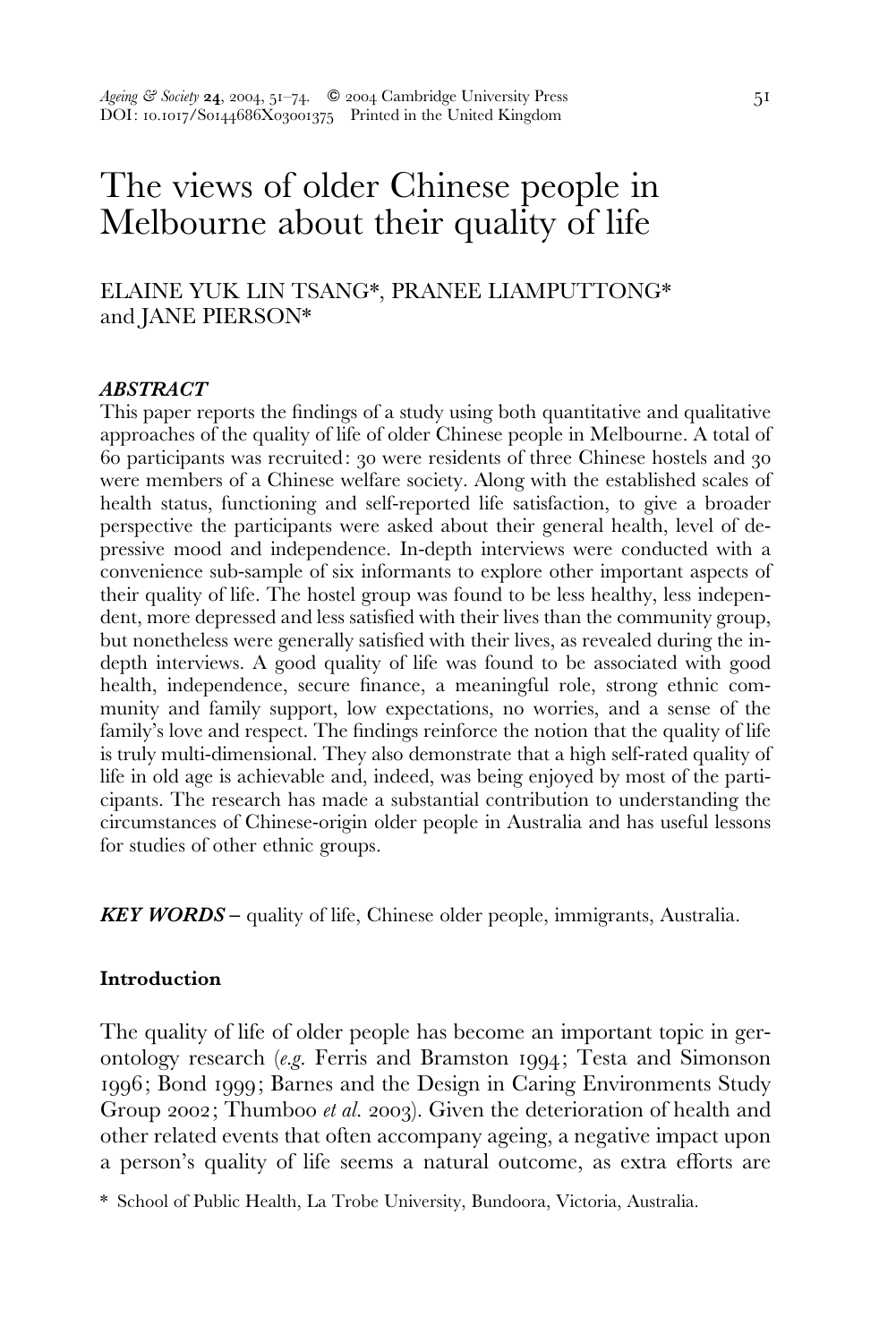required to maintain normal life. In addition, the negative stereotypes of older people, often reinforced by mass media coverage of old age, have created a widespread 'ageing-phobia' even among older people (Imel 1996; Grant 1996; Government of Victoria, Family and Community Development Committee 1997; Minichiello, Browne and Kendig 2000).

As we live longer than our ancestors did, we are also challenged to maintain the quality of our lives in old age. Eventually some individuals lose their independence and depend on external resources for quality living. Rapid social change undermines the value of the experience gained by living for many years (Shank and Keith 1995); older people, therefore, are relatively better off in countries where the rate of social change is relatively slow. Older people in countries with rapid social change require specific social policies to cope with their needs. A government's efforts to introduce social policies that meet people's changing needs often override its efforts to maintain a slow rate of social change. The status and roles of older people in a society depend to a large extent on the resources that they have (Sokolovsky 1990; Shank and Keith 1995; Ingersoll-Dayton and Saengtienchai 1999; Kendig et al. 1999; Oldman and Quilgars 1999; Vo-Thanh-Xuan and Liamputtong Rice 2000; Keasberry 2001; Oh and Warnes 2001; La Grange and Lock 2002; Vo-Thanh-Xuan and Liamputtong 2003). Research by social gerontologists has shown that income security, changes to the retirement age, the support of family and friends and independent living are the main elements required for older people to enjoy a fulfilling life (Kilmartin 1989; Arber and Ginn 1991, 1993; Ginn and Arber 1998; Irwin 1999; Milne and Williams 2000). While values and beliefs also influence the quality of life, sufficient services and support are key determinants for older people (Blakemore 1999; Kendig *et al.* 1999; Chiu and Yu 2001; Keasberry 2001; Thumboo *et al.* 2003).

Attempts to define the quality of life have an extended history (Schipper, Clinch and Powell 1990; Arnold 1991; Raphael et al. 1994). It has been shown conclusively that the physiological, psychological, social, behavioural and intellectual functions are fundamental determinants of quality of life, and that other factors, such as ethnicity, gender and socioeconomic status are influential (Overberg 1984; McKenzie and Campbell 1987; Haga et al. 1991; Lan 1995; Thumboo et al. 2003). The vulnerability of older people, however, places them at risk of a poor quality of life, and the combination of disability and social loss is most likely to occur in advanced old age (Kendig 1990). Will this be especially so for older immigrants, who often experience enormous cultural differences between their old and new countries? Minichiello et al. (1992) have remarked that there is little information about the experiences and perceptions of older service recipients from various ethnic groups that make up a substantial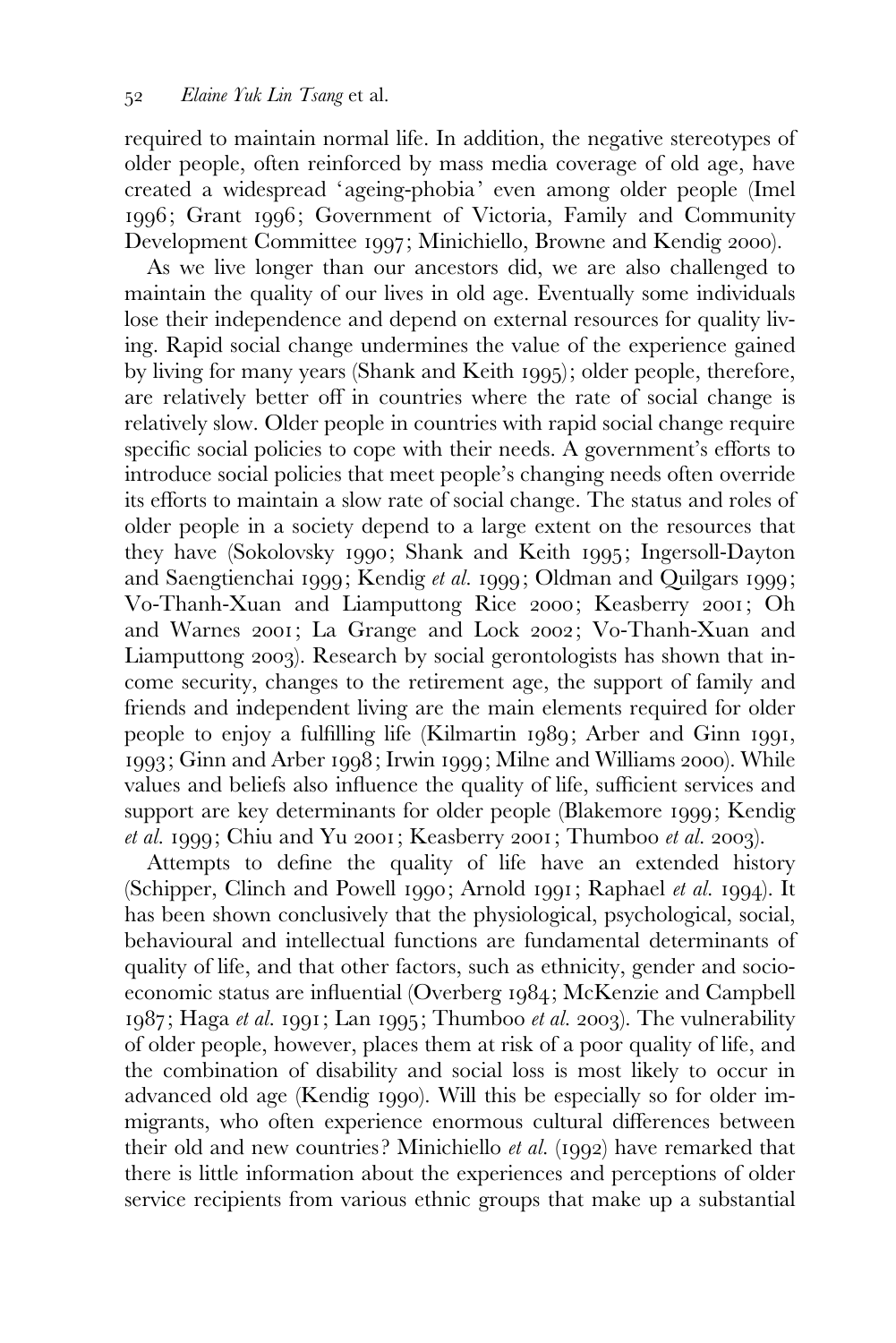proportion of the Australian population. Although there have been some recent studies on older immigrants (Blakemore 1999; Vo-Thanh-Xuan and Liamputtong Rice 2000; Chiu and Yu 2001; Torres 2001; Vo-Thanh-Xuan and Liamputtong 2003), studies of Chinese-origin older people in Australia have been few, even for Melbourne where the Chinese are a relatively large and long-established ethnic group and the number of older people has recently increased rapidly (Victorian Elderly Chinese Welfare Society 1984; Chinese Community Social Services Centre 1996).

The aim of the present study is to examine the quality of life of Melbourne's Chinese older people who are living either in residential accommodation or in the community. This paper is based on a larger study that employed both quantitative and qualitative approaches. The intention was to generate findings that would contribute to understanding and improving the lives of not only Chinese older people but also other ethnic groups and the general elderly population in Australia and other developed nations.

#### Concepts and theories

Lawton (1983) defined the quality of life as the multi-dimensional evaluation of an individual – in past, current and anticipated time – by both intra-personal and social-normative criteria derived from the personenvironment system. Quality of life basically reflects subjective and objective evaluations of the major dimensions of the person's life (George and Bearon 1980). Spilker (1990) supported the view that clinicians could not accurately assess a patient's quality of life in all or most situations. He cited the study by Slevin et al. (1988) which reported a poor correlation between patients' own perceptions of their quality of life and physicians' assessments. Thus to arrive at reliable and comprehensive descriptions of the quality of life, it is important to consider both self-perceptions and the perceptions of others.

Lawton (1983) suggested that there were four dimensions of a good quality of life: psychological wellbeing, perceived quality of life, behavioural competence and objective environment. Schipper, Clinch and Powell (1990) agreed that links between physiological functions and psychosocial states influenced the quality of life. Most previous papers have asserted that any definition of quality of life should consider physical, cognitive, intellectual, social and emotional functioning, life satisfaction, health perceptions, economic status, the ability to pursue interests and recreations, sexual functioning, energy and vitality (Arnold 1991). Raphael et al. (1994) argued that the conceptualisation of the quality of life should be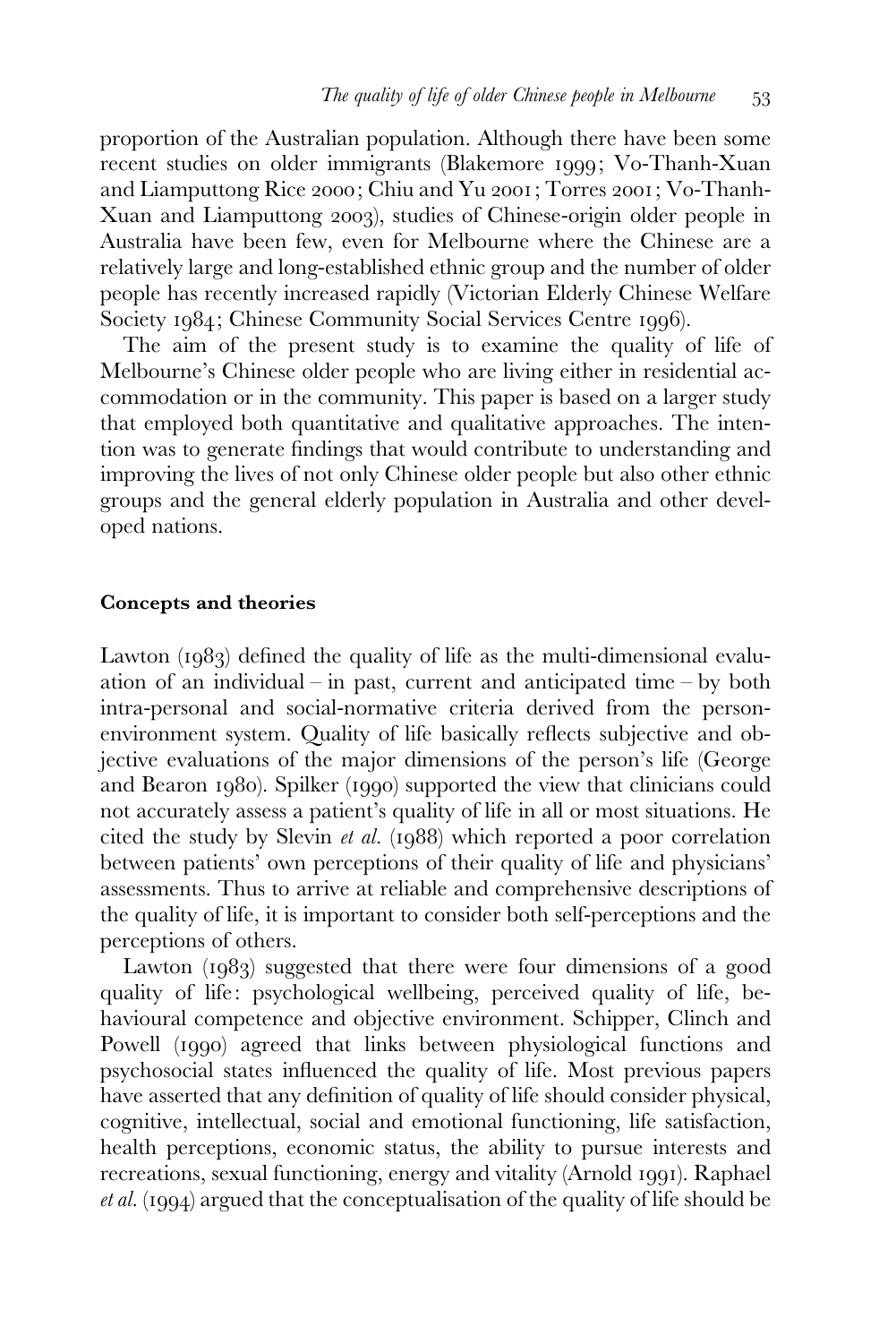the same for all people regardless of illness or disabilities, and should be holistic in that both the person and the environment in which he or she lives are considered. Consequently, the quality of life of older people should contain domains beyond health-related issues including aspects of social, emotional and physical functioning as well as life satisfaction.

#### Methodology

### The participants

The study participants comprised older people who lived in two contrasting settings in Melbourne. The 'hostel group' lived in residential hostels for Chinese older people and in the Chinese wing of a multi-ethnic community hostel; the 'community-living group' were members of the Victorian Elderly Chinese Welfare Society. The purposes and methods of this study were communicated to the management of the four facilities to gain their approval and support. Approval was also given by the La Trobe University Faculty of Health Sciences Human Ethics Committee. Consistent with ethical requirements, written consent was obtained from each participant after providing a clear and thorough explanation of the study.

With the help of the managers of the facilities, residents younger than 65 years, the cognitively impaired, those with dementia, and those who were unable or unwilling to sign the informed consent form were excluded from the study. The Mini-Mental State Examination was the initial screening tool but was abandoned because of its inapplicability to illiterate, poorly educated and vision-impaired individuals. As some of the older people with physical and literacy disadvantages were considered to be cognitively sound by the staff of the hostels or association and by the researcher, exclusion of a cognitively impaired person depended on the individual's capability to participate in the study and a staff recommendation. The number and gender ratio of the hostel and community samples were equalised to maximise the comparability of the two groups. There were in fact 19 females and 11 males in each group. The gender ratio reflects the ratio of females to males in the ethnic group population aged over 65 years.

All 60 participants completed a self-report questionnaire that quantified several factors related to the quality of life. Additionally, three participants from both the hostel resident group and from the community group were interviewed after the researcher explained to them the nature, procedure and purpose of the encounters and obtained their informed consent. Convenience sampling was used for the interview component: the participants were men and women who were willing to share their opinions.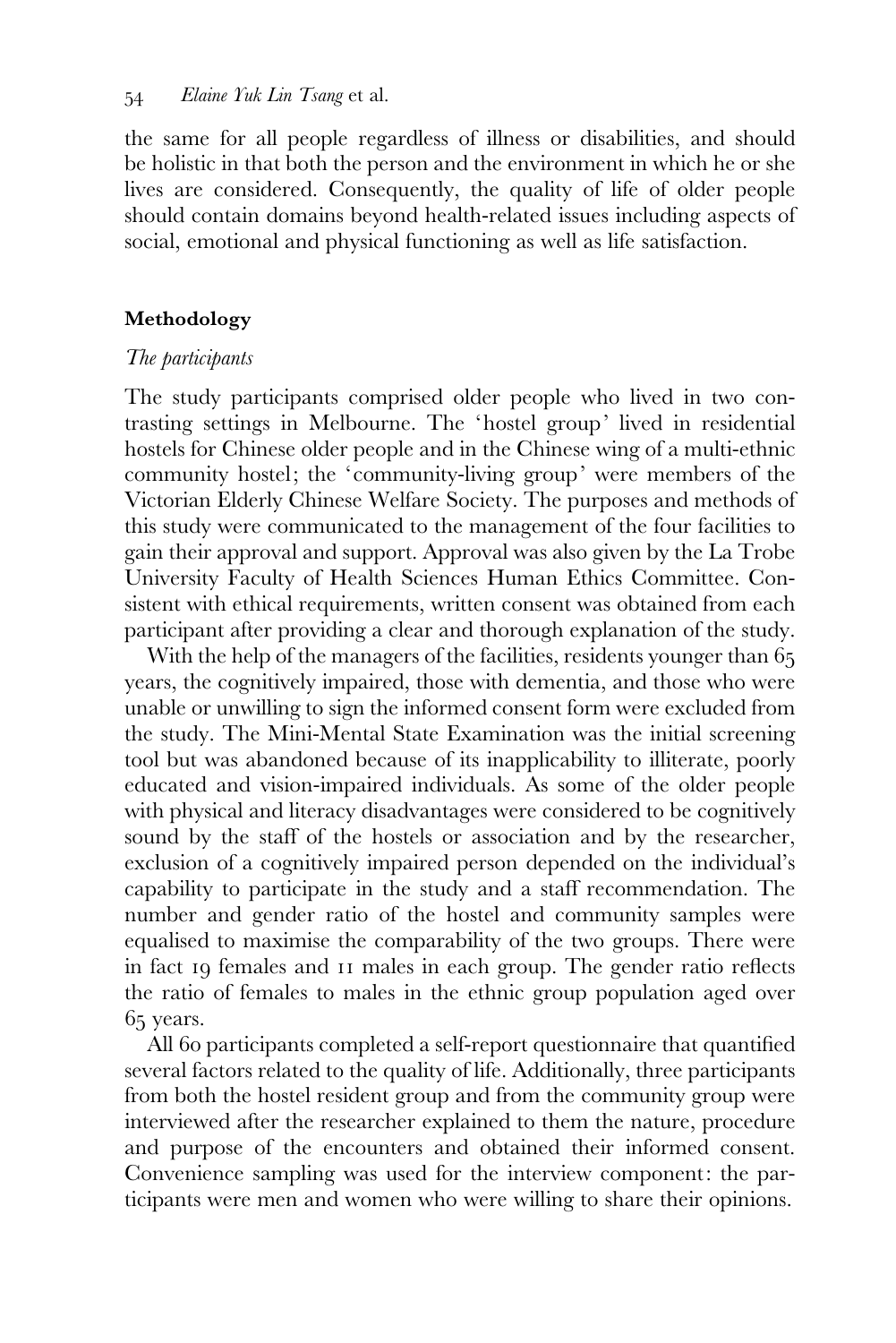#### Measurement scales

The scales employed concerned the participants' self-reported health status, independence in instrumental activities of daily living, emotional status and life satisfaction. Other details, including age, gender, place of birth, country of origin, marital status, languages, education, type of accommodation, living arrangement and sources of income were collected to analyse the participants' social, economic and cultural backgrounds. Four self-report scales were translated into Cantonese and used to explore the multiple dimensions of the quality of life. These were the Medical Outcome Survey-36 (MOS-36), also known as the Short-Form Health Survey-36 or SF-36 (Ware and Sherbourne 1992), the Life Satisfaction Index Z (LSI-Z) (Wood et al. 1969), the Geriatric Depression Scale (GDS) (Yesavage et al. 1983), and the Older Americans' Resources and Services, Instrumental Activities of Daily Living scale (OARS IADL) (Fillenbaum 1988). These scales have been widely used by researchers and clinicians in previous studies of quality of life (Markides and Martin 1979; Osberg et al. 1987; Steinkamp and Kelly 1987; Morganti et al. 1988; Thompson, Futterman and Gallagher 1988; Arnold 1991; Mui 1996; Pit et al. 1996; Bowling and Grundy 1997).

The selection of measurement scales was constrained by the requirement that they should be culturally appropriate and by the languages of the participants. All but one of the participants were fluent in Cantonese but most were illiterate or had limited writing ability; and only one was fluent in English. Of the measures used in previous studies, only the Geriatric Depression Scale (GDS) has been translated into a Chinese language and used with Chinese older people (Mui 1996; Chiu 1993, cited in Mui 1996). Unfortunately, translations are not provided in the Mui paper. The constraints on scale choice precluded the use of an overall quality-of-life scale, as the concepts, which are central to these measures, did not translate successfully into Cantonese. The four instruments were translated into Cantonese by the researcher. The translations were tested and affirmed by a bi-lingual Cantonese-English speaker who was independent of the study.

The administration of the scales in Cantonese (and occasionally Mandarin) overcame the inability of participants to provide written self-reports and took 30–40 minutes for each encounter. For one participant who spoke English but little Cantonese, the scales were administered in English. Written records of the answers were made to facilitate the scoring of each scale. Privacy was maintained throughout the procedures and anonymity was stressed to encourage the disclosure of genuine responses. For the MOS 36, the LSI-Z and the OARS IADL items, higher scores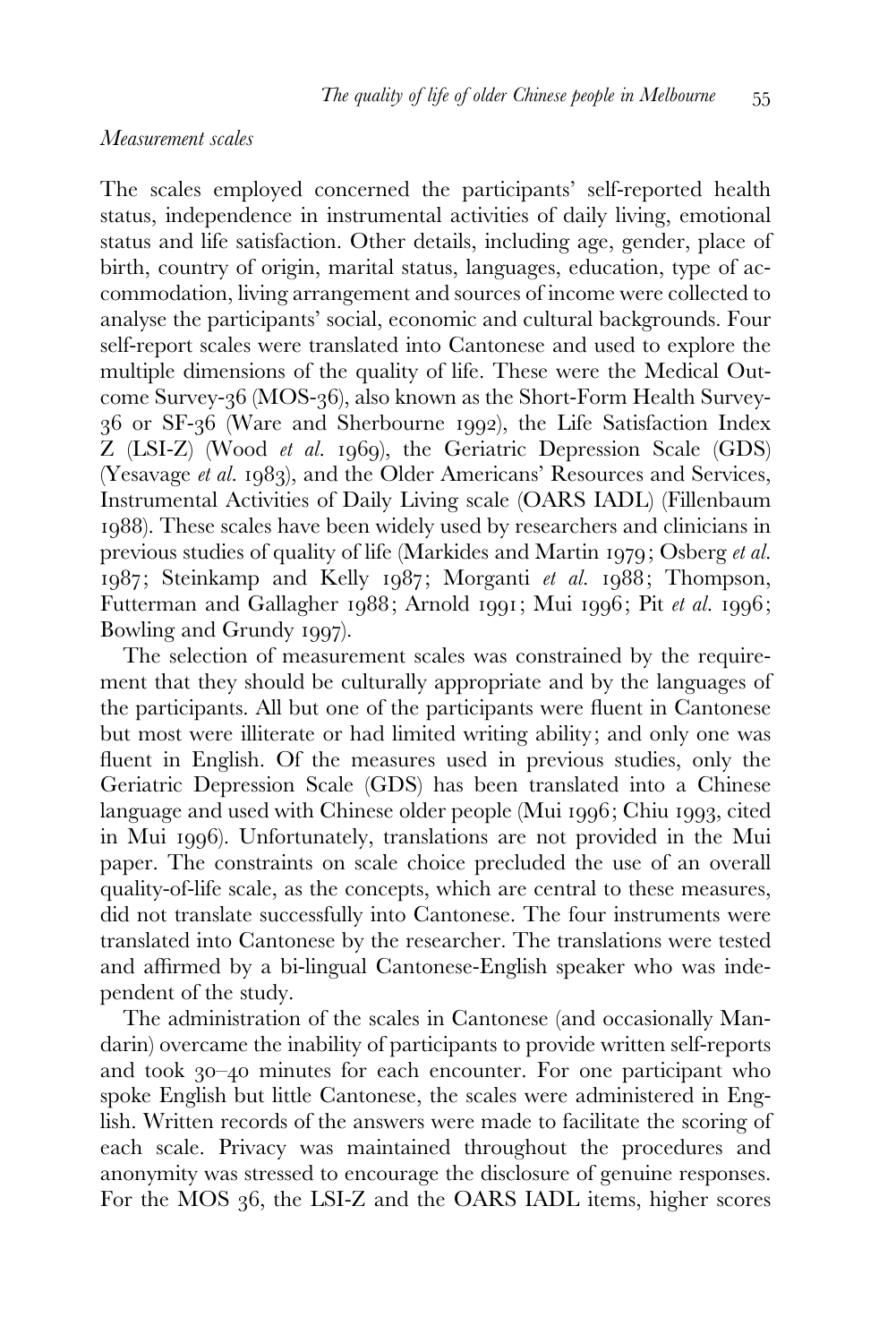mean better health, more satisfaction with life and more functional independence. For the GDS, higher scores mean a higher level of depressive mood. In each of the two participant groups, the mean scores of males and females on each measure were compared using t-tests. Inter-correlations between measures were examined using Pearson correlation coefficients. A multiple analysis of variance test was used to compare the scores of the hostel and community groups.<sup>1</sup>

# In-depth interviews

The purpose of the qualitative component of the study was to explicate various elements of a good quality of life, as well as to extend the understanding of the participants' experiences, perspectives, perceptions and feelings about their own way of living. George and Bearon (1980) suggested that the most crucial subjective assessment of life quality was relative satisfaction with life in general, and argued that both clinicians and researchers might wish to know whether older people were satisfied with the progress of their lives, their current situations, their future prospects and whether they were generally happy and had a sense of wellbeing. This can be achieved through inviting the informants to tell their stories and share their opinions. Mukherjee (1989) has argued that the theoretical validity of a measure of the quality of life depends upon how successfully it recognises differences between objective behaviour and subjective perception. Subjective assessments by individuals undoubtedly carry as much value as objective evidence gathered by researchers.

There has been increasing awareness that the assessment of quality of life should not only reflect levels or states of health, functioning or wellbeing but also incorporate information on the values and preferences of the respondents (Stewart and King 1994). The exploration of the quality of life of older Chinese people therefore requires understanding of their feelings and thoughts. In-depth interviewing was undertaken for this purpose: it is a form of qualitative research that helps to clarify the significance of human experiences from the actor's point of view (Gubrium and Holstein 2001).

Partly because older Chinese people tend to be reserved, individual indepth interviews were preferred to group discussions or focus groups (Liamputtong Rice and Ezzy 1999). Semi-structured interviews facilitated a focus on the research questions and allowed more flexibility than entirely structured questionnaires (Minichiello et al. 1995). The questions guided the interviewees to explore their inner world without restricting their trains of thought. The first author used Cantonese, or Mandarin when required. Most interviews lasted 45–60 minutes, and each was tape-recorded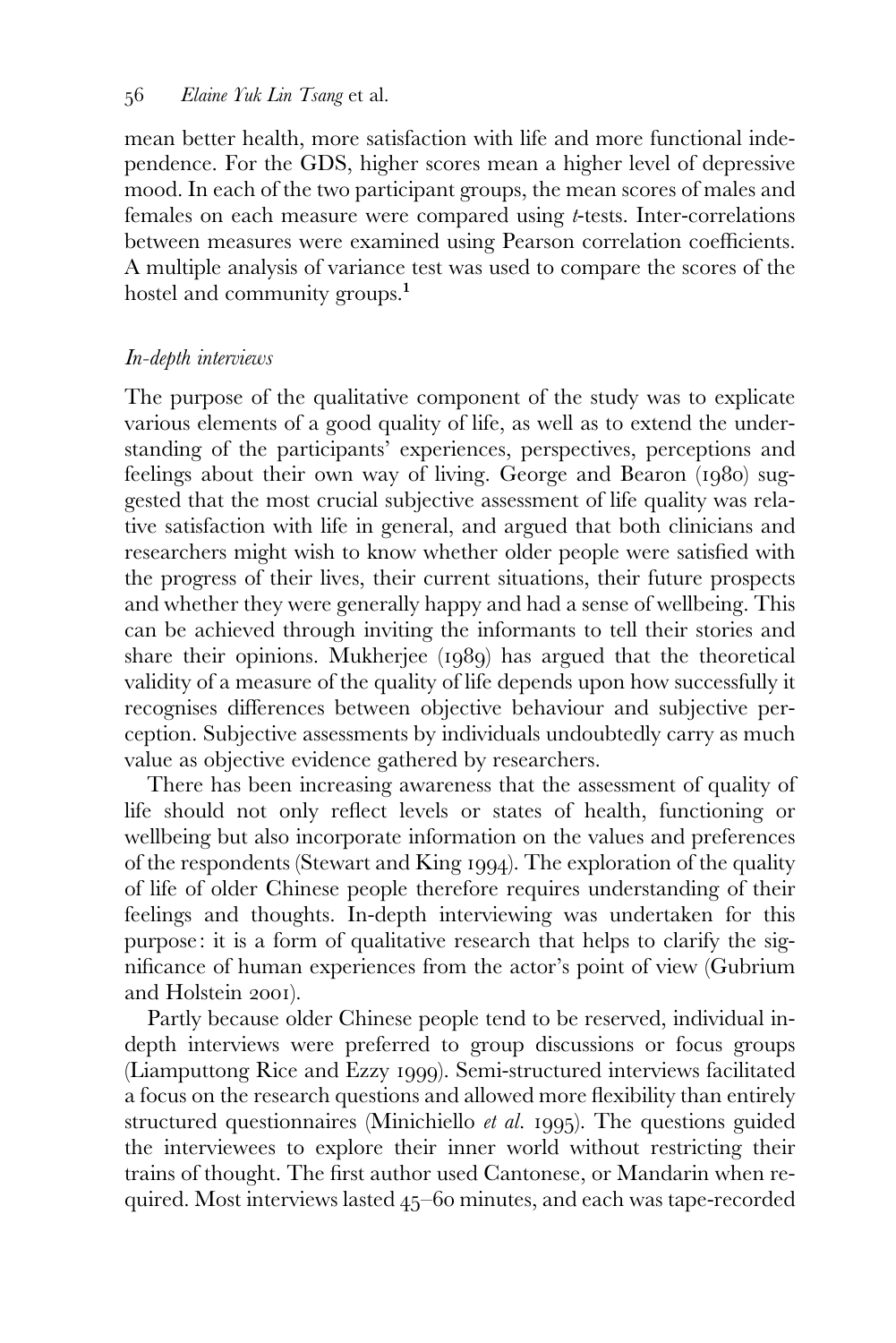and transcribed. The interviews were terminated when new data were no longer forthcoming. The data were analysed as case studies and for common themes, as expressed in single words, phrases, sentences, paragraphs or even entire documents. Such thematic analysis was appropriate for this research because it primarily searches for the expression of an idea (quality of life) irrespective of its grammatical location (Minichiello et al. 1995; Liamputtong Rice and Ezzy 1999; Ezzy 2002).

#### Findings

#### Profiles of the participants

Among the 30 participants in the hostel group, 21 had been born in China, three in Vietnam, two in Malaysia, and one each in Hong Kong, Macau, Singapore and Queensland. As to marital status, 27 were widows or widowers, and there was one couple and one married man. All participants spoke Cantonese fluently, except the Queensland-born man who was only fluent in English. The others were unable to speak English well, and a few not at all. There were seven entirely illiterate individuals, while five had had only a few years informal education. Among those who had had formal education, for 10 it was at primary school level, for four it reached high school level, while four had received tertiary education. Other than two self-financed residents and one supported by Veterans' Affairs, the participants' sources of income were mainly from the age-pension or the (Australian government social security) Special Benefits Scheme.

In the community group, there were 22 Chinese-born participants, and three had been born in Hong Kong, two in Macau, one in Holland, one in Singapore and one in Vietnam. Nine were married and all others widowed. None were able to speak English well. The education levels were similar to the hostel group. There were six illiterate participants, two had received informal education, 11 had been educated to primary school level, eight to high school level, and three had a tertiary qualification.

Turning to their incomes, 26 of the participants were pensioners or received Special Benefits, while the rest relied on private resources. Half of the participants lived in Housing Commission accommodation, nine of them with one of their children and six in their own property. Apart from the 14 respondents who lived alone, five lived only with their spouse. Contrary to the Chinese traditional belief that the son's responsibility is to look after (by co-residence) his elderly parents, only four participants were living with a son (only), while five lived with a daughter (only).<sup>2</sup> The remaining two participants lived with their spouses and other family members. As most participants were not living in a large, extended family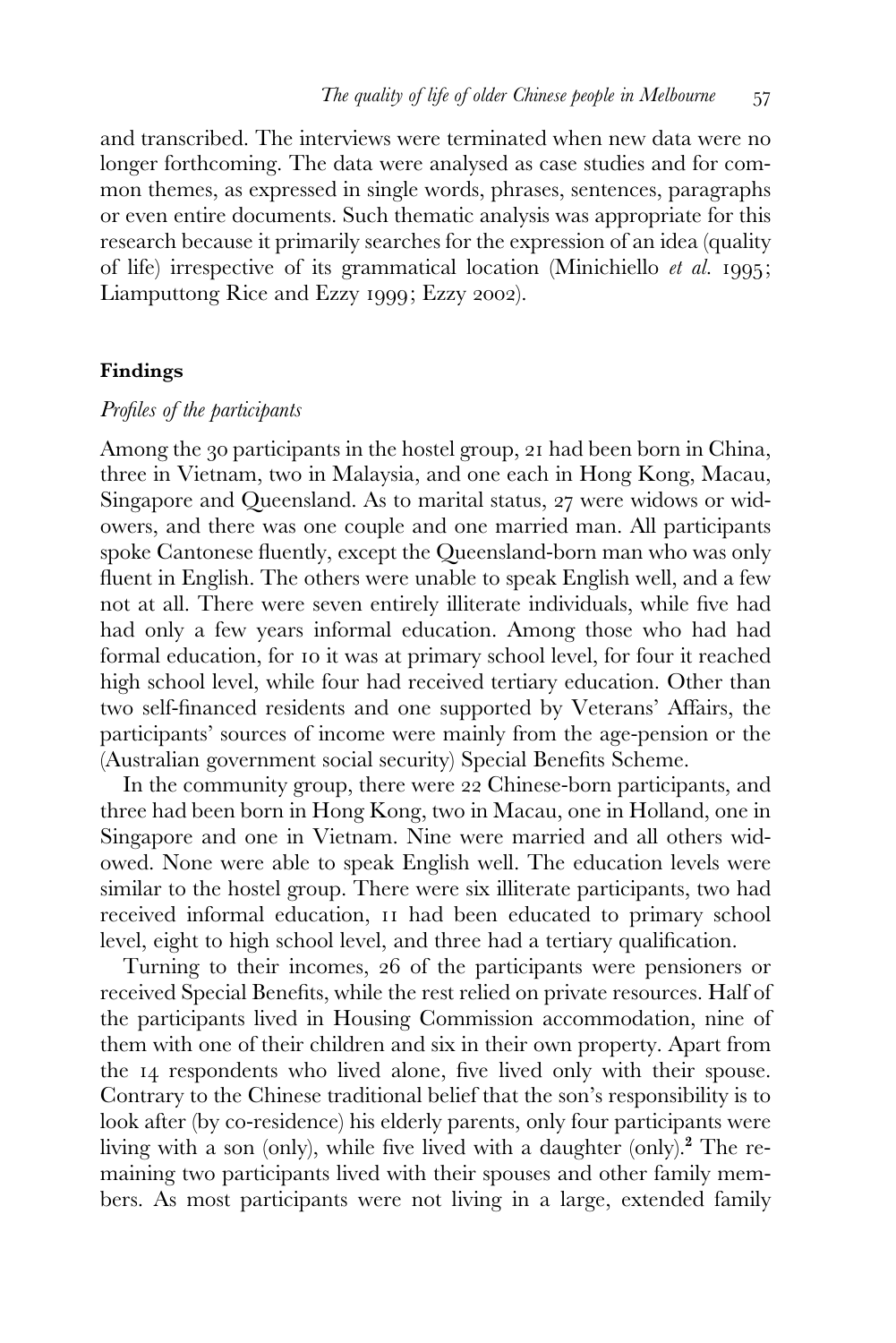| Scale                    | Mean | Standard deviation | Range      |
|--------------------------|------|--------------------|------------|
| Hostel residents         |      |                    |            |
| Age (years)              | 82.4 | 7.4                | $68 - 97$  |
| <b>GDS</b>               | 7.6  | 4.2                | $O-I7$     |
| <b>IADL</b>              | 8.2  | $3-3$              | $2 - 13$   |
| LSI-Z                    | 21.2 | 3.2                | $13 - 26$  |
| $MOS-36$                 | 12.2 | 15.2               | $70 - 131$ |
| Community dwelling group |      |                    |            |
| Age (years)              | 75.0 | 8.3                | $65 - 99$  |
| <b>GDS</b>               | 3.3  | $3-3$              | $1 - 18$   |
| <b>IADL</b>              | 12.9 | 2.0                | $7^{-14}$  |
| LSI-Z                    | 23.7 | 2.0                | $16 - 26$  |
| $MOS-36$                 | 22.2 | 15.0               | $89 - 147$ |

T ABLE 1. Quantitative measures of the quality of life of the hostel and community living samples

Key to scales: GDS: Geriatric Depression Scale. IADL: Instrumental Activities of Daily Living. LSI-Z: Life Satisfaction Index Z. MOS-36: Medical Outcome Survey-36. For explanation and source references, see text.

household, they had had to face the challenge of living alone in a 'foreign land', with limited support from relatives or their social network. Most had striven to maintain their independence for as long as they could. For some, when they became physically or mentally impaired and living independently became problematic, they had sought institutional residence even though most considered the arrangement as ' second best' to being cared for by their family. Other non-Chinese elderly minority group residents share these experiences and attitudes (Biedenharn and Normoyle  $1991)$ .

The mean, standard deviation and the range of the functioning and wellbeing measure scores for the participants are shown in Table 1. They show marked differences between the hostel residents and those living in the community in health status, functional ability, depressive mood and perception of life satisfaction. These differences are to be expected given the older age of the former, and the likelihood that placement in the hostel was triggered by increasing dependence.

#### Case discussions

The functioning and wellbeing scores of the six in-depth interviewees are presented in Table 2. It can be seen that the hostel-based informants (cases A–C) were less healthy, less independent and more depressed than the community group (cases D–F). Interestingly, however, their self-rated life satisfaction was similar or even higher (as for Case A) than their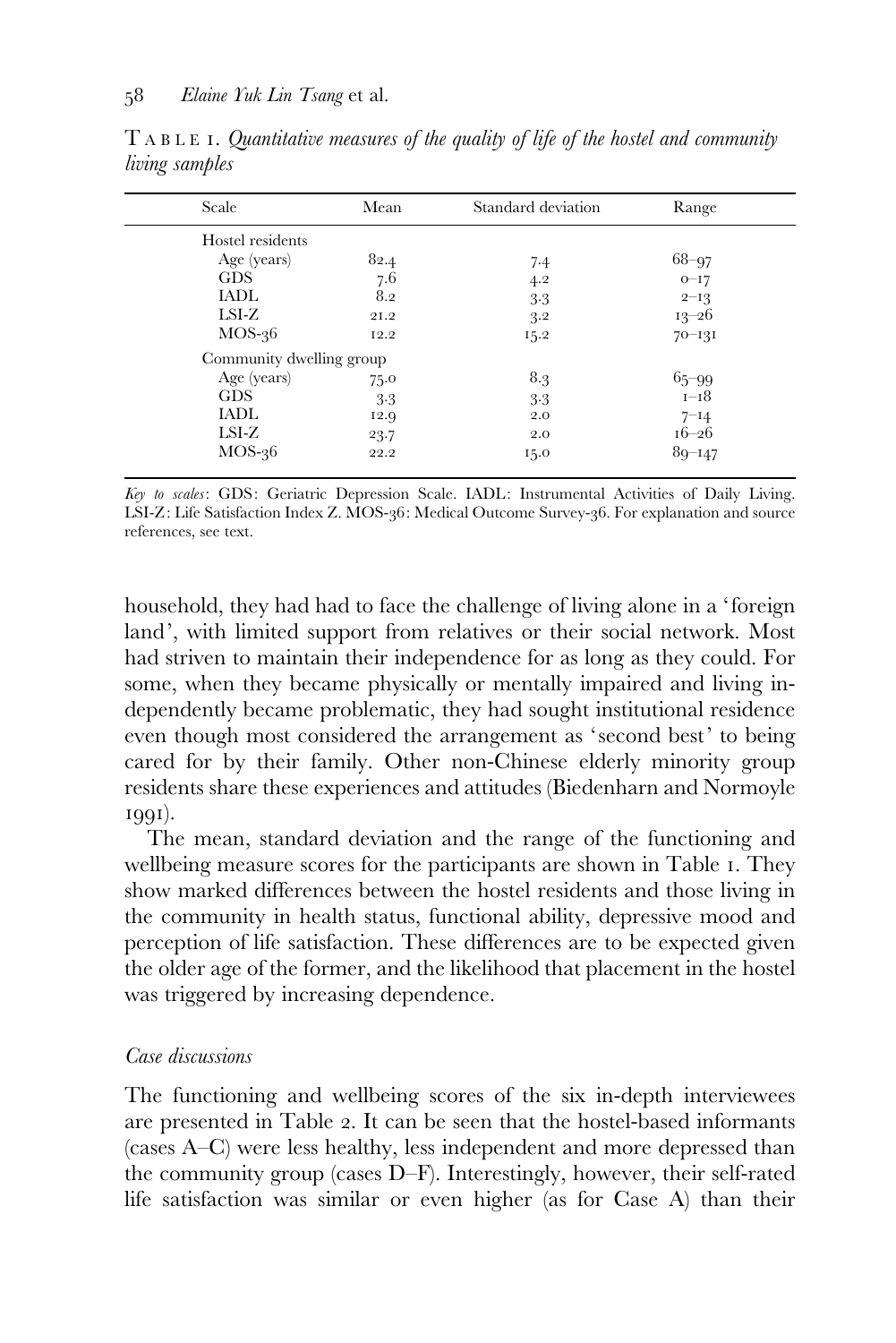| Case             | $MOS-36$                 | <b>GDS</b>     | LSI-Z | IADL |  |
|------------------|--------------------------|----------------|-------|------|--|
| Hostel residents |                          |                |       |      |  |
| А                | 126                      | 4              | 26    | H    |  |
| B                | 101                      | C.             | 25    | 9    |  |
|                  | 130                      | 4              | 23    | 13   |  |
|                  | Community dwelling group |                |       |      |  |
|                  | 123                      |                | 25    | 14   |  |
| E                | 134                      | $\overline{2}$ | 24    | 14   |  |
|                  | 139                      |                | 25    | 14   |  |

T ABLE 2. Quantitative profile of the six interviewees

Key to scales: GDS: Geriatric Depression Scale. IADL: Instrumental Activities of Daily Living. LSI-Z: Life Satisfaction Index Z. MOS-36: Medical Outcome Survey-36. For explanation and source references, see text.

community counterparts. The situations of the six participants are considered in turn.

Mrs A was highly satisfied with her life yet a little depressed, a common conjunction among the hostel residents. Of the six, she was the most satisfied with her life (despite her depressive mood and low functional ability and health status). She entered the hostel because of the fear of staying at home alone and a wish to be independent from her daughter. She made her own decision to move into the hostel and was very pleased with the arrangement. Mrs A was active in the life of the hostel and helped in many ways, which probably made her feel useful and needed. Her satisfaction with life might also be attributed to the support of her daughter, religious group, ethnic community and the residential facility, all of which helped her to maintain the style of living to which she was accustomed. Her quality of life was reasonably represented by the four measurements, taking into consideration that she was a hostel resident who was frailer and less independent than the typical community dweller. The high lifesatisfaction ranking was consistent with her perception of her life. Other elements, such as financial security, having a meaningful role and strong ethnic community and family support, compensated for the deterioration of health and lack of independence and made her days happier.

 $Mrs$  B had the lowest health and functional ability scores among the six informants, a further demonstration of the association of health with functional ability. Her profile exemplified the inter-correlations of these variables among the whole group. While she was the oldest of the six participants, her functional ability was the poorest, supporting Kendig's (1990) observation of a negative correlation between age and functional ability. Her health state and depressive mood were also negatively correlated, consistent with the findings of Namazi et al. (1989). Her high life satisfaction rating was, however, inconsistent with a relatively high level of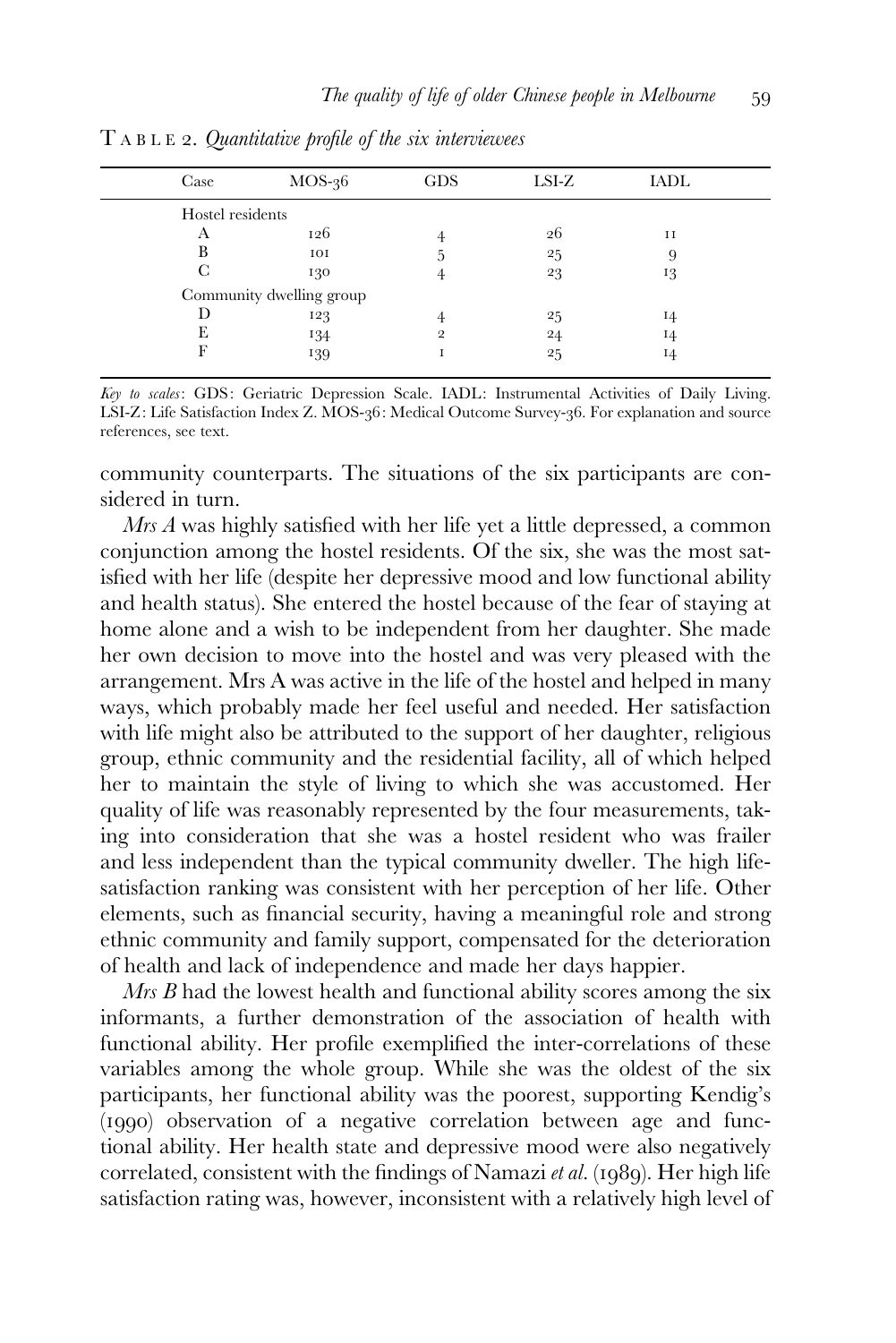depressive mood. Assuming that the well-validated GDS tapped the actual emotional state of the respondent, there must have been other compensatory factors that elevated her life satisfaction. Tellingly, her steady and secure financial state, sense of love and respect from family, low expectation and strong ethnic community and family support may well have been strong factors in Mrs B's overall evaluation of her quality of life.

 $MrC$  was the healthiest and most independent of the hostel group. He was satisfied with his life, though he had the lowest score on the LSI-Z. Slightly depressed, as many of his peer hostel residents were, the negative correlation between health and depression did not apply in his case. In addition to his good health and independence, Mr C had strong ethnic community and family support, financial security, meaningful roles, low expectations, and a sense of love and respect from his son and grandchildren that ensured him a good quality of life.

 $MrD$  was the youngest participant in the two groups, but nevertheless had the lowest score for health and the highest GDS score in the community group – a strong example of the negative correlation of health status and depressive mood. The negative scores probably arose from intermittent bone pain and his comparison of his situation with that of his peers – who were generally healthier physically and emotionally. His independence in IADL and self-reported life satisfaction provided a better description of an independent community dweller. Enjoying his participation in social networks, Mr C also found meaning and satisfaction in his role as a committee member of the Social Welfare Society. He was very satisfied with his life, and certain that his quality of life was better in the Australian environment and welfare system than in his native land. Moreover, his philosophy of a good life was manifest in his willingness to help others, through which in return he gained plenty of friendship, care and support that made his life meaningful and increased his life satisfaction.

 $Mrs E$  was in good health, independent, satisfied with her life and not depressed. In short, she enjoyed her life and had fun, despite the great distance from her only son and other family in Hong Kong. The bonds between them were sustained by regular visits and telephone calls. Moreover, financial security, strong ethnic community and family support, low expectations, a worry-free attitude, having a meaningful role, and a sense of love and respect from her family enabled Mrs E to live the free and happy life that she cherished.

 $Mrs$  F was the healthiest, least emotionally disturbed and one of the most independent interviewees among the six. Her profile on the four measurements was compatible with previous findings, and exemplified the positive correlations between health and functional ability (Lan 1995), between health and life satisfaction, and between life satisfaction and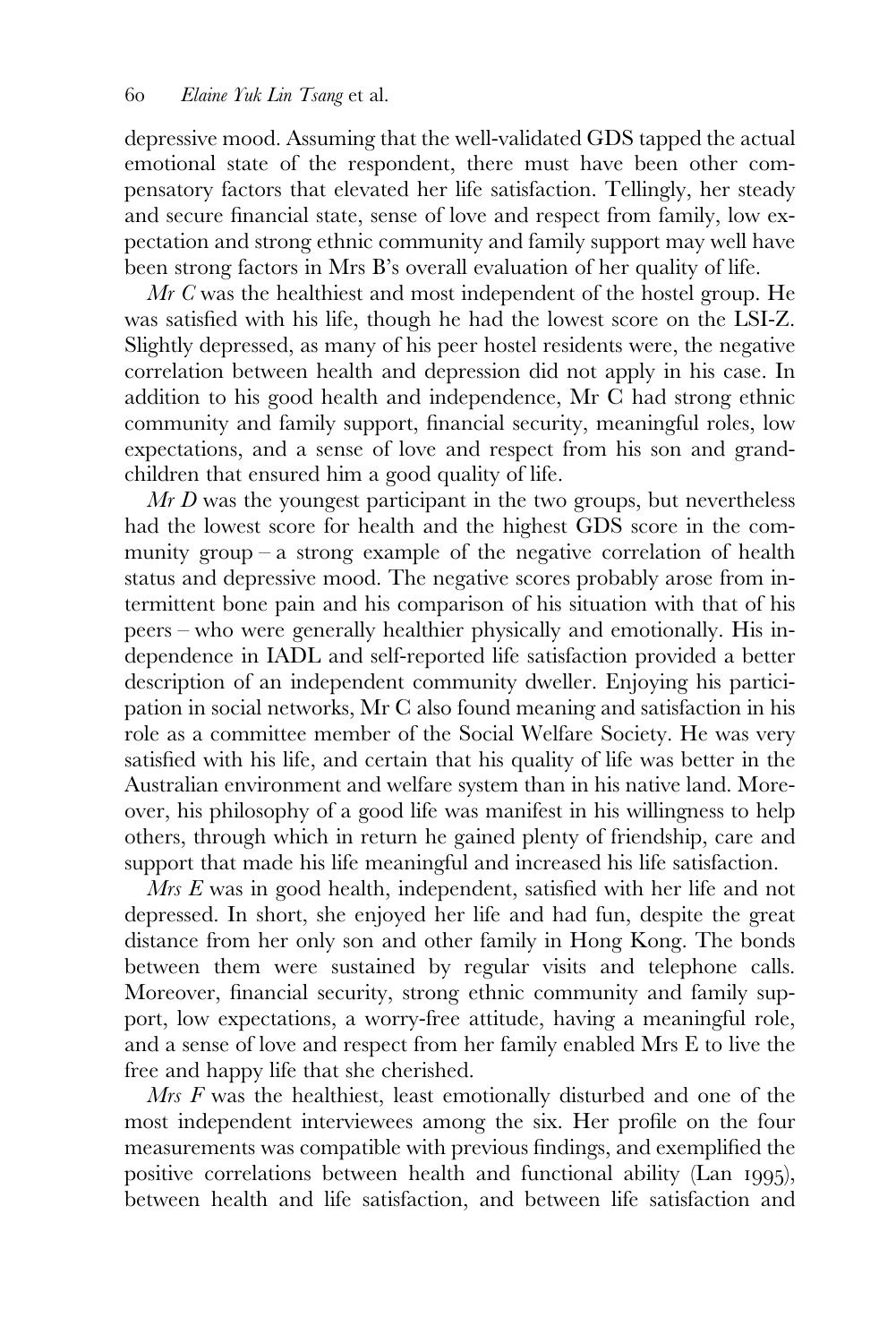functional ability (Markides and Martin 1979). Furthermore, these positive states co-exited with a low depressive mood (Namazi et al. 1989; Llewellyn-Jones 1995; Mui 1996). She was not financially disadvantaged, although she received only a partial pension. Savings from years of hard work made her life much easier after retirement. Her supportive family and social network, low expectations of life, and the sense of love and respect from family appeared to be the framework of her happy life.

# Key dimensions of the quality of life

By examining each older person's narrative, it became apparent that several common themes occurred in the interview responses. These are reviewed in the following sections.

# **Health**

Poor health was the main reason behind the three hostel informants entry to residential accommodation. Two had experienced falls and were afraid to stay at home alone, while the third had undergone major operations, after which they were much frailer. As Mr C explained, 'I was living with my wife who had a previous stroke before hostel placement. After the operations, I think we would be better off to have someone look after us'. Predictably, the main or only reason why the three community-based interviewees would seek residential placement in the future would be an increased need for care. Mr D put it like this, 'When I become older and need [physical care] that my wife cannot manage, I will consider this option'. All informants considered health as one of the most important determinants of their quality of life. Mrs F said:

If you are not healthy, you cannot take care of things. I have a medical check-up every two years and when necessary to ensure my health is in a good state. Besides, I can detect any medical condition earlier so that there won't be any delay in treatment. I am very conscious of my health.

# The wish to be independent

It is clear that the Chinese older people in this study defined their independence as not being dependent on their family physically and even financially. Mrs A regarded her entry to the hostel as a way to stay independent. She used to live with her daughter who is a nurse and the youngest child:

My daughter has a very hot temper. I know she cares very much for me, but I used to live with my husband before he passed away and I found it difficult to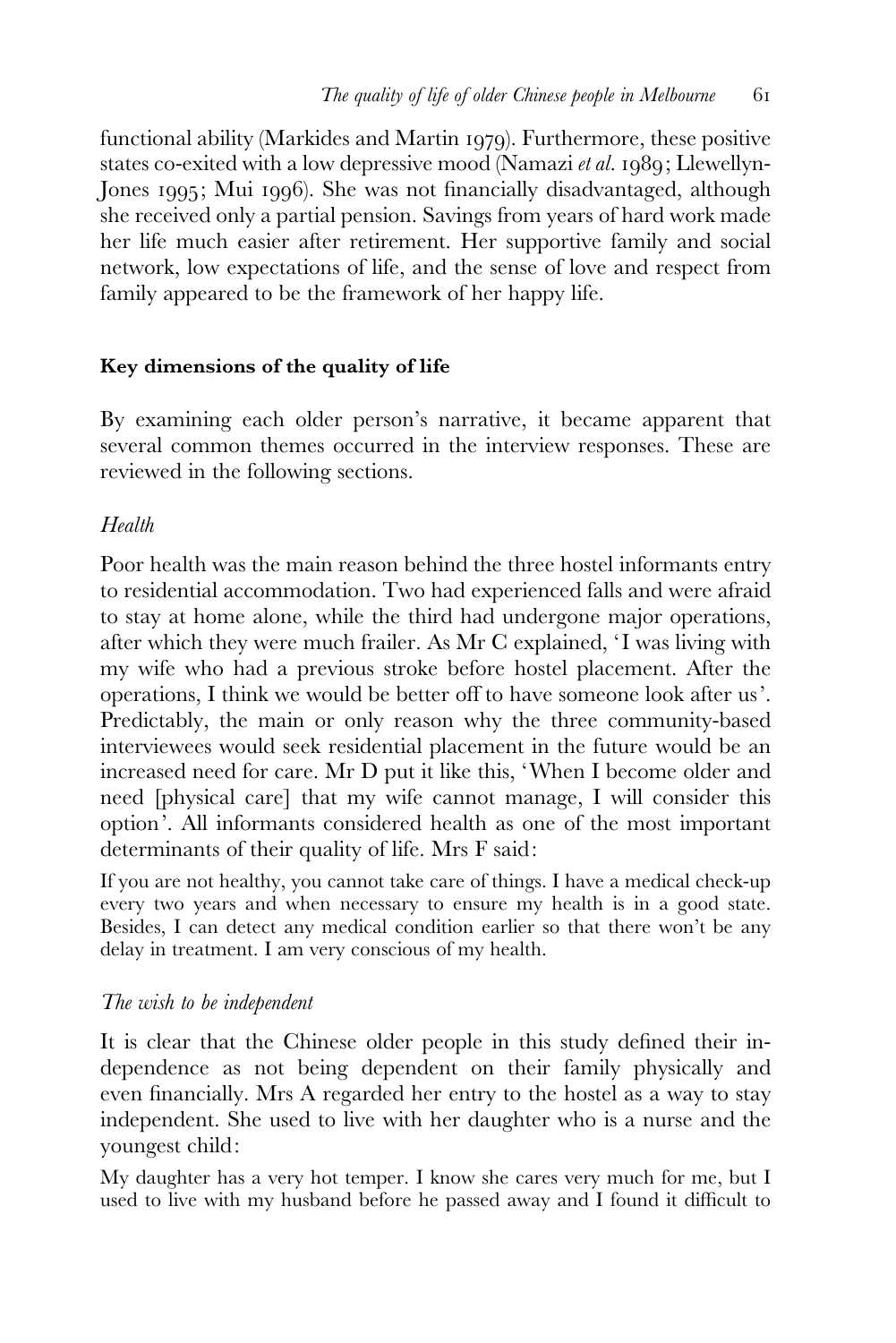## 62 Elaine Yuk Lin Tsang et al.

adjust to the new living arrangement. I prayed to God for a way out, because I dared not tell my daughter about my feelings. I don't want to upset her and I still need her help to settle in Australia. Thank God for the fall accident, after which I gathered all my courage to tell her that I wanted to move into the hostel.

Mr C did not want to depend on his son and thereby put him in an embarrassing situation. He said, 'My wife's and my life will be better if my daughter-in-law cares more for us. I know my son has to look after his family. I understand that I have to think for my wife and myself. We even have planned our funeral arrangements.' A different emphasis was expressed by Mrs E who enjoyed her life although she did not have any family in Australia: 'I am so independent that I can do anything I like and enjoy whatever I do. I only wish that I could be as independent as long as I can. Life has so much fun.'

# Financial security

All informants were living on social security payments including the age pension (full or part) or Special Benefit. They were all satisfied with the financial support from the government, although some claimed that they would be happier if they had more money. As Mr C said, 'We receive Special Benefit, and basically we can manage. It's just that after my wife's recent surgery that I asked my son to give me extra money to buy some Chinese traditional nutritious food to enhance her recovery.' For Mrs A, her financial security had made her life in Australia easy: she was able to pay her daughter for picking her up for church every Sunday and for other outings. This made her very proud of herself. As she put it, 'I use most of my pension to pay the residential fee and I spend the interest on my savings. I insist on [giving money to] my daughter because she helps me a lot. It's only a small sum of money, I think it's a right thing to do, and I am proud to do it.' Mrs F admitted that she would not be able to enjoy her life as it is now without the hard work she had undertaken prior to her retirement: this had made her financial situation secure. She said, 'We didn't have any holiday at all, working in our own restaurant day in and day out. But nevertheless, we were able to pay off two mortgages. We are now living on partial pensions and rental income. I shouldn't have any complaints.'

# Having a meaning ful role

While striving to live healthily and independently, the ability to help or care for others made these older peoples' lives more fulfilling and happier than they would otherwise have been. As the carer of his wife after her first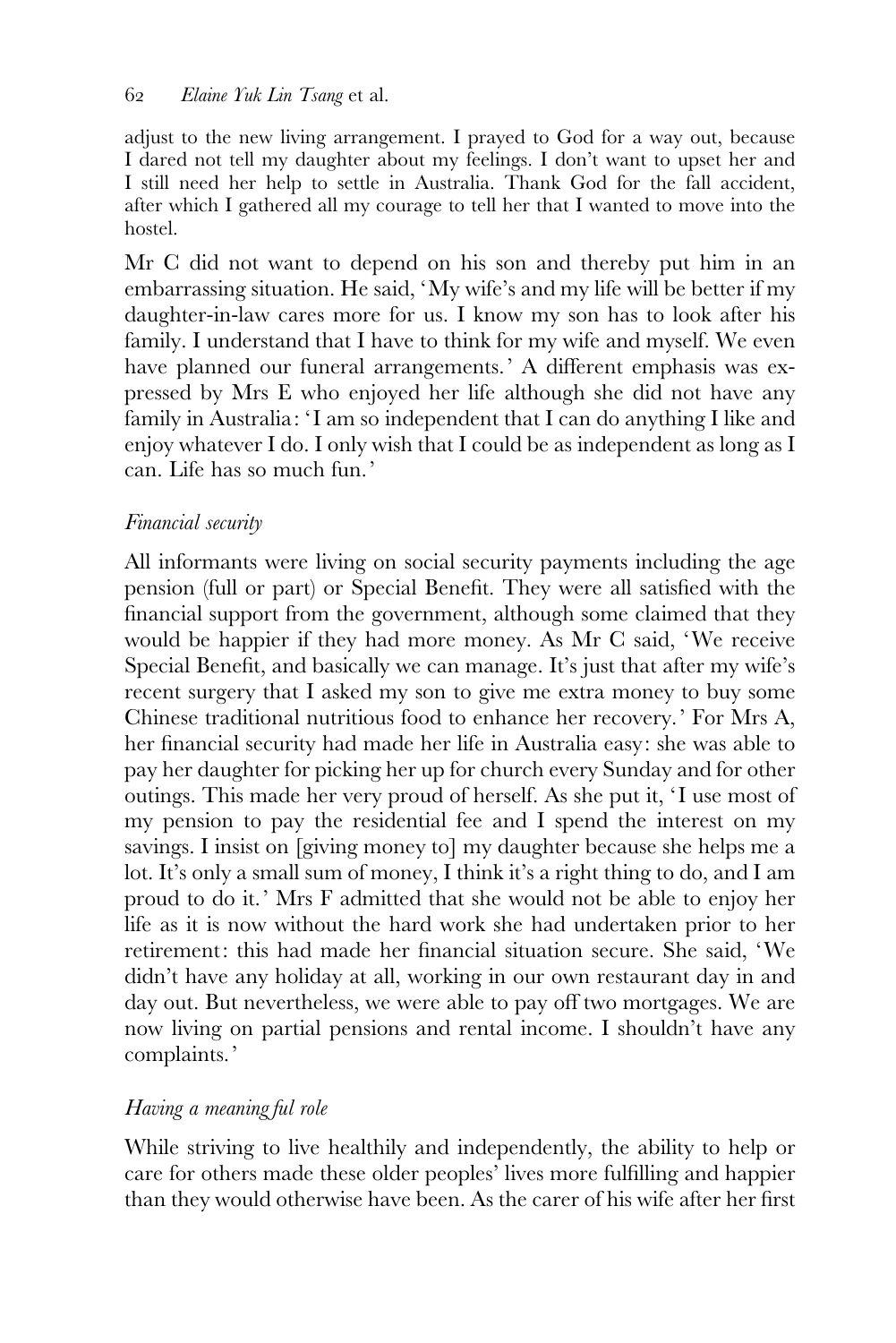stroke and her recent surgery, Mr C was keen on maintaining his wife's health as best as he could manage. He said, ' It will be sad if my wife has to move to a nursing home. I'm doing my best to care for her, hoping that she can be healthy again soon. We also plan to go back to Malaysia in a couple of years [when] we have saved enough money.' Mrs A had a better life living in the hostel than in her daughter's house, partly because she enjoyed helping in the hostel. She explained:

I [became] much more active after I moved into the hostel. I help set the tables, distribute pieces of fruit and operate the television and videotape recorder. I also help organise the mobile hostel library to make sure all the books, magazines and videotapes are not missing. My daughter wouldn't allow me to do a thing in her place.

These informants truly understood the privileges of being helpful and caring at their age, and drew much joy out of it. Mr D confirmed that it was the ability to help people that, he believed, could enhance his quality of life:

All my friends are those of the Welfare Society and other Senior Citizens' Associations. We get along very well. They like to ask me for help whenever they need someone to renovate, massage, accompany driving and give advice. I really enjoy helping them out, that's what friends are for.

# Strong ethnic community and family support

Having limited ability in English, the informants could hardly manage living on their own. They relied mostly on the Chinese community and their own family to overcome the language barrier and to fit into an English-speaking country. As Mrs F said:

My daughter is the closest child to me. She is a pharmacist and she cares for me more than I can think of. I can rely on her entirely. Like my mum [had been] to me, the relationships between mothers and daughters are excellent.

On the other hand, without any family members by her side, Mrs E had to rely on her social network in dealing with her daily affairs:

I always have friends (from the Welfare Society) to turn to. They help interpret, read correspondence, and give advice. Besides, I am getting used to some simple English gradually and I am able to go for a blood test in the laboratory without a companion [escort].

Mr D, having realised the importance of social support to maintain his quality of life, explained how he involved himself in various ethnic welfare groups: 'I have plenty of support from these organisations, including religious, welfare, social and so on. They provide different sorts of help that are appropriate to my different needs. Moreover, I meet my friends in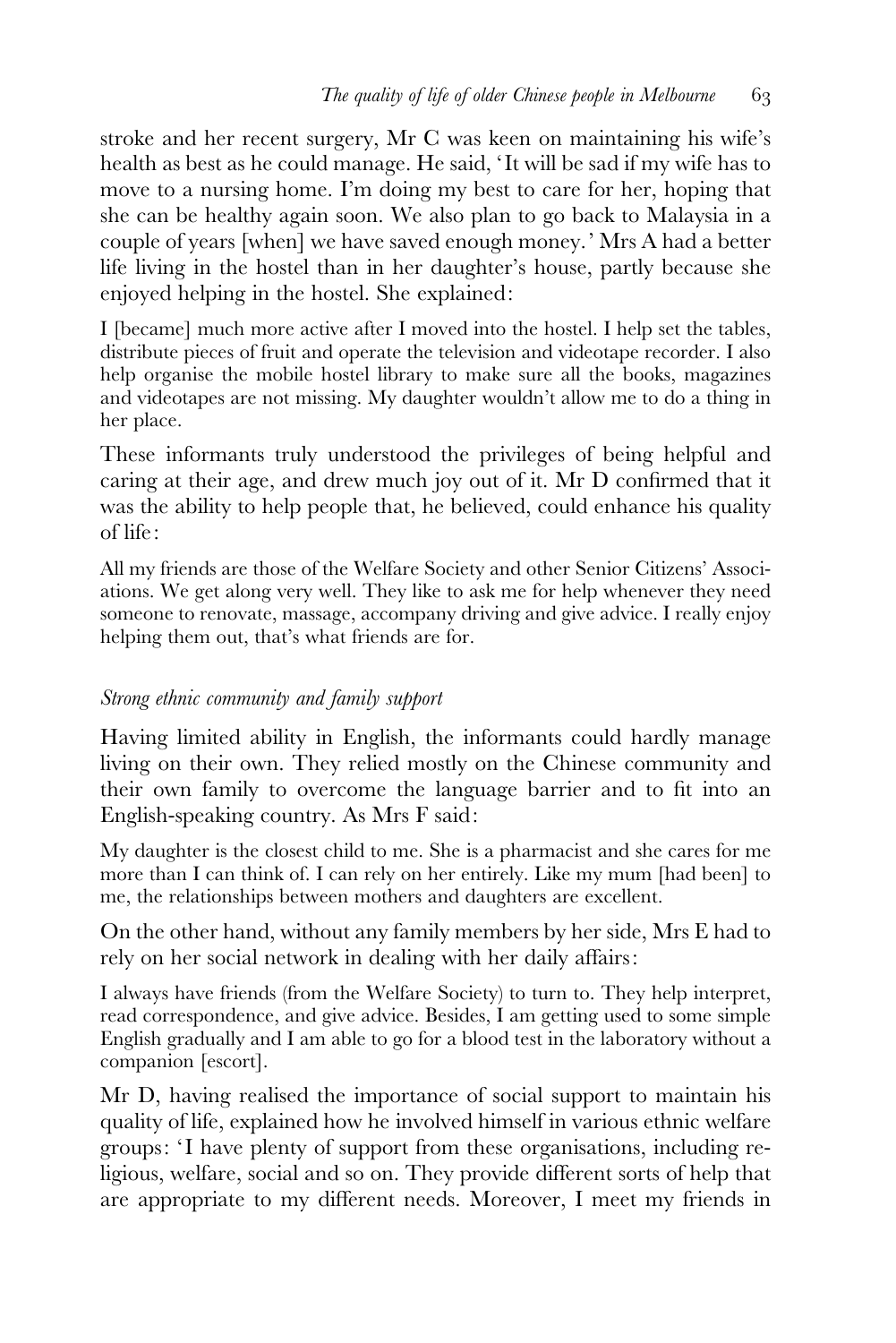these places for social gathering and we care for one another.' By continuing to learn English through attending English classes at the Welfare Society and watching education programmes and news bulletins on a television channel (SBS) for ethnic groups in Australia, Mr C believed that better communication would improve his own and his wife's lives. For the time being, he was satisfied with his social network: 'I seek help from the hostel's staff, from friends at my church and the Welfare Society for any physical and emotional problems that I can't solve. [If I get into] financial difficulty, I would bother my son.' Mrs A, however, did not worry about her ability to speak English well. She was happy to just say 'Hi', 'Bye' and other greetings:

I don't need to speak English at all. My daughter takes care of everything and I won't go out without her. I shop in Chinese groceries. I attend Chinese church and the Welfare Society. I live in a Chinese hostel and my doctor is also Chinese. I am doing the same things as I was in Hong Kong, *yum cha*, playing *mahjong*, going to church and shopping.

Mrs B had been living in Australia for more than three decades, and an active member of ethnic organisations and was now a resident of the Chinese hostel. He suggested that the support was basically satisfactory; 'We benefit from having a Chinese nursing home. I used to have a friend in the hostel who was relocated to a nursing home because of her loss of independence. She can't even ask for water because of her poor English. They don't have Chinese staff working on every shift.'

# Having low expectations and no worries

To be happy, most informants agreed that they had to put aside their worries and not expect too much. Mrs B viewed herself as a person from the past:

We are people from a different century. How can my children or grandchildren understand what I went through and put up with? I don't expect them to play an important part in my life. It's me who's living my own life. They have their own difficulties. I keep telling myself not to worry or to take any burden to them. After all, I experienced the worst of life.

Mr C compared his life in Australia with that in Malaysia. He felt that he must be content with his life, because life in Australia was much better than in Malaysia:

Comparatively, I am living a much better life here. Back in Malaysia, the government wouldn't provide any welfare of any kind to my wife and me. We would have died if we were still there. We could hardly afford the charges [for] my wife's and my medical treatments. I feel very secure now and I don't have much to worry about.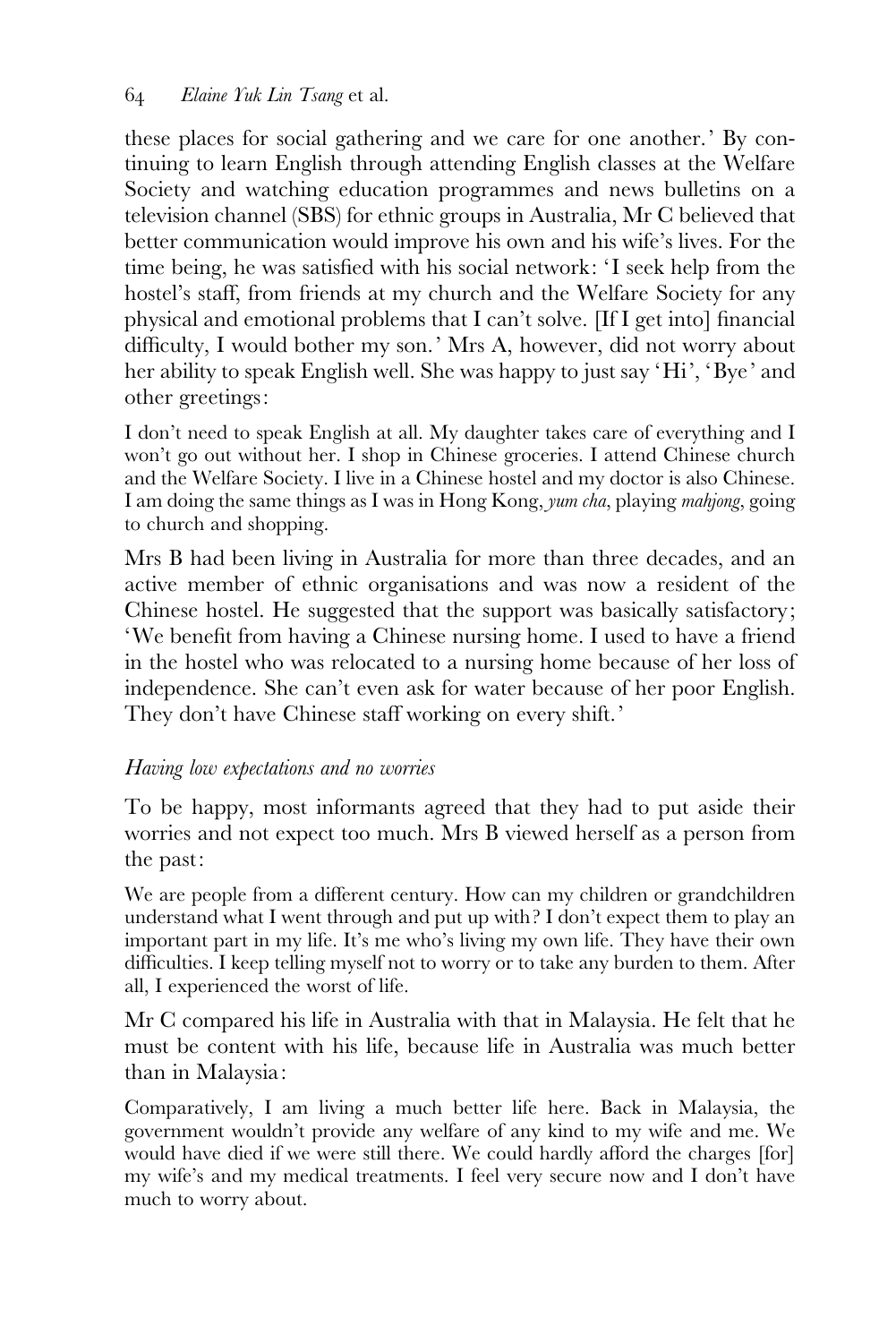# Sense of love and respect from family

Although none of the informants were living with their children or grandchildren, the close relationship and psychological reliance on them were demonstrated well in their responses. Mrs B had no difficulty with the mixed marriages of her grandchildren, and was enjoying the respect of these grandchildren as well as their non-Chinese spouses. She explained: 'My two grandsons-in-law are Australians, and they respect me very much. I used to advise them not to drink too much alcohol, and they kept telling me that they only drank a very small quantity. I was happy though I knew that they still drank.' Mr C, being loved by his son and respected by his grandchildren, felt that his wife's and his life would be happier if his daughter-in-law treated them with love and respect. As he said, 'My wife still cries at times when she thinks of the way our daughter-in-law treated us. I always reassure her that we have loving sons and grandchildren, and that means a lot to us.' Mrs F could not be happier when she mentioned her loving and caring daughter, for she said: 'I am so blessed to have such a daughter. The way she loves and cares for me is much more than I expect.' The relationships with her children's spouses were also harmonious:

They come to our house every weekend and we have dinner together. That's the time we catch up with one another. We are no strangers, though we don't live together.

### Discussion and conclusions

This individual study (for a Masters degree) has conceptual and methodological limitations. Time and resource constraints prevented more wideranging, or a larger number of, in-depth interviews, which would have enabled fuller analysis of variations by gender, class and migration history. Nor was a longitudinal design possible, or interviews with more relatives and community support workers. While the six in-depth interviewees were not representative, the responses were informative and offered important insights that supplemented the scores of the four standard scales. They provided clear indications of what the respondents saw as important for a good quality of life. The participants identified health as one of the most important determinants, replicating the findings of previous studies (Markides and Martin 1979; Ferris and Bramston 1994; Ho et al. 1995; Bond 1999; Thumboo et al. 2003). As the main reason for the institutional placement of the hostel informants was the deterioration of their health, it was consistent that the three community-living interviewees would only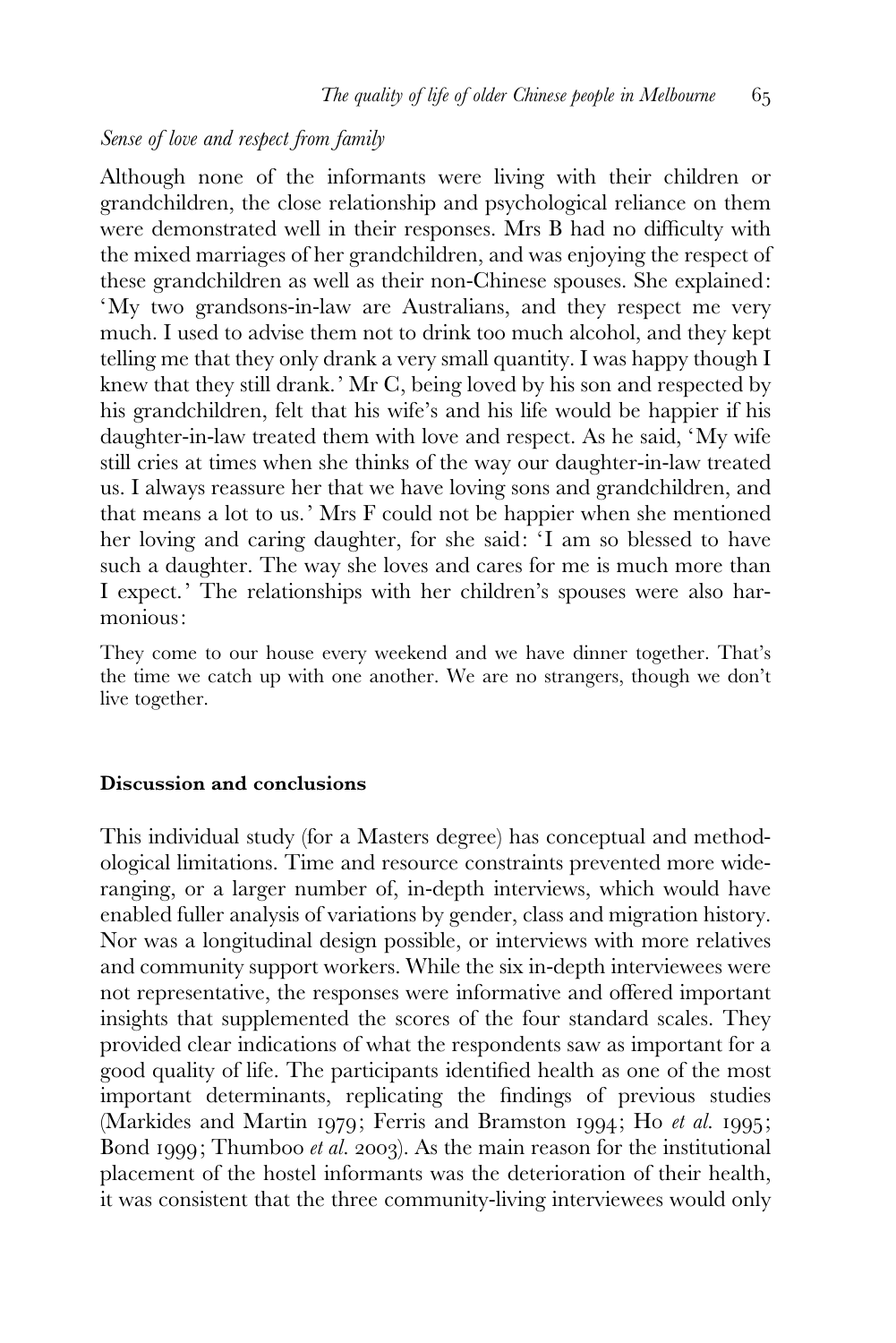consider residential accommodation when they became frailer and were unable to look after themselves. This reasoning alludes to another common theme, independence, which is closely linked with health status and functional ability.

The hostel respondents attached as much importance to their independence as the community-living interviewees. As White and Groves (1997) found, the participants were proud of their independence though they still relied on their family to access both public and private resources. For the free-spirited Mrs E, for example, her friends had taken on the role of her family (who were overseas), and helped her live an independent life. On the other hand, the participants' health consciousness was expressed, more or less, as the drive to minimise the related disabilities that hindered their ability to perform daily tasks independently and to move around freely. This is consistent with previous observations that functional ability is a predictor of a good quality of life (Markides and Martin 1979; Osberg et al. 1987; Steinkamp and Kelly 1987; Thumboo et al. 2003).

A stable and adequate source of income has been shown to be an important factor in a happy life (McKenzie and Campbell 1987; Ho et al. 1995; Mui 1998; Irwin 1999; le Grange and Lock 2002). An understanding of the life experiences and backgrounds of the informants helps explain both why the interviewees were pleased with their current financial status, and why they placed so much emphasis on continued financial security to maintain their quality of life. Several had originated from China, Vietnam and Malaysia, where political instability had compromised the population's welfare. In contrast, the welfare system in Australia and particularly state financial support provided a sense of security. Most of the informants had never had a 'good' job in their lives, and had earned barely enough to pay for basic daily necessities. Less than the poverty-line pension income was enough to make them happy (Selby and Hall 1983). The age-pension, financial support from family and, for a few such as Mrs A and Mrs F, savings, enabled them to live a comfortable life. They were no longer suffering from the poverty or deprivation that many had experienced in their younger years.

Regardless of their physical health, having a meaningful role undoubtedly offered the participants a sense of wellbeing that enhanced their selfimage and hence the feeling of living a better life. It did not matter if they were caring for their partners, friends or peers, for they took this as something they were willing to give and probably still able to achieve. The feeling of usefulness and meeting the needs of those whom they cared for strengthened these helping relationships (Keller 1999). Indeed, the respondents abundantly demonstrated that older people as volunteers possessed considerable resources to support community and residential aged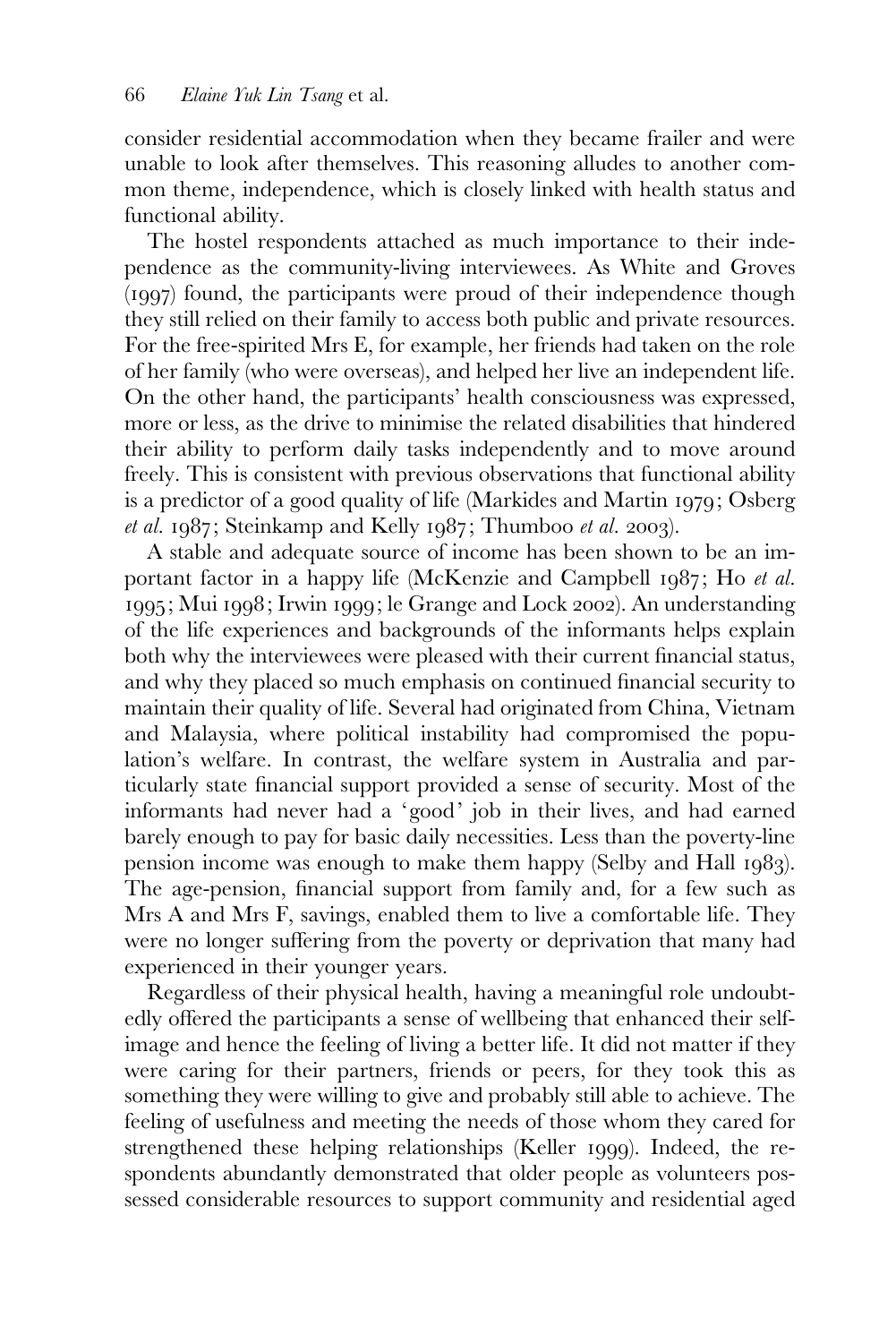care services. Their acute understanding of their own needs enabled them to be competent and committed in helping roles.

The informants did not consider language differences to be a problem in their daily life, although previous studies have found such barriers to be a negative influence on people's quality of life (Kabala 1986; Victorian Elderly Chinese Welfare Society 1984; Chinese Community Social Services Centre (CCSSC) 1996). The lack of concern about language barriers could be mostly a result of their intensive involvement with ethnic organisations and service providers. As they tend to seek help from people who speak their own language in close-knit social and personal networks, they were able to get the support they needed (CCSSC 1996). Moreover, the availability of both interpreters in mainstream services and Chinesespeaking health and social professionals helped overcome their language deficiencies, even when their family or friends were not available. Having been exposed to a multi-cultural environment for extended periods (their length of stay in Australia ranged from six to 32 years), they were not threatened at all by their inadequate language ability. Seemingly they have their own ways of communication, although as Mr C recognised it would be improved if they spoke English well.

After their past experience of stressful events, most informants did not hold high expectations of life. They recognised that high expectations led to being let down and could make life miserable. This supports Mui's (1998) suggestion that there is a positive relationship between high expectations and depression. The most bitter past experiences were described by Mrs B, and she had learnt that worrying did not stop her from being helpless. There was strong agreement among the informants that to live happily one has not to worry.

The traditional cultural values of the Chinese, which place the responsibility for looking after aged parents with their offspring, preferably the son, was still rooted in some of our informants' value systems, but in reality these have markedly changed.<sup>2</sup> Many participants were no longer living in a large extended family household as was traditional for Chinese family life (Chiu and Yu 2001; Matsudaira 2003). In the traditional society, the family was perceived as the most important element of an individual's life. A single household may have had a large extended family with a few sons and their families living together. A family member's status and authority increased with age, so elderly parents had seniority and were respected. Most were confident that they would be looked after by their sons and daughter-in-laws (Chiu and Yu 2001). These traditions were however differentiated by class status. As Chiu and Yu (2001) caution, Chinese etites tended to hold these normative values more than other families: their economic situation allowed them to do so. But for less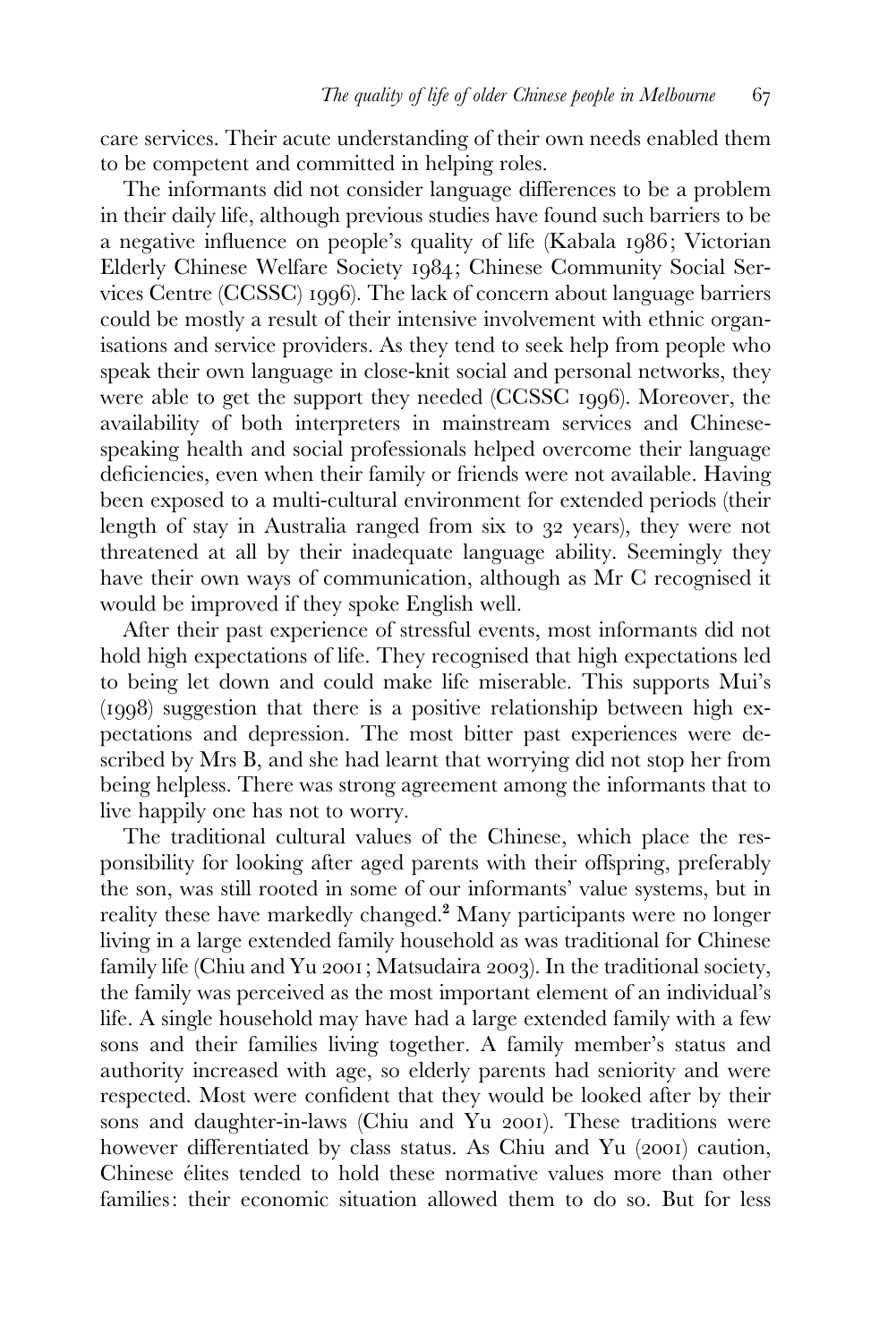well-off families, economic constraints often prevented them following the traditional norm. It may not therefore be surprising that some Chinese older people in contemporary societies, as in Australia, do not wish to live with their children.

Although none of the in-depth interviewees lived with their children, they often referred to their happiness with the love and respect that they received from their offspring. Although Mr C did not have the love and respect of his daughter-in-law, he was consoled by such bonds and affirmation from his son and grandchildren, and these made him content. As many of our respondents' expressions confirmed, the different cultural and social environment of their new country had resulted in many of the participants losing traditional roles, but, on the other hand, it had enabled pride in being independent and in not being a burden to their offspring (Gutman, cited in Coleman 1994; Vo-Thanh-Xuan and Liamputtong Rice 2000; Chiu and Yu 2001; Torres 2001; Vo-Thanh-Xuan and Liamputtong 2003).

Overall, the outcomes of the four measurements provided an impression that the participants were living well, especially in conjunction with the evidence of their self-reported life satisfaction. The more advanced age of the hostel group could explain their poorer health and lower independence. Apart from the fact that they were frailer and less functionally capable, they also presented with generally higher levels of depressive mood. Their community counterparts were, on the other hand, healthier, more independent and more satisfied with their lives. With their involvement in the social welfare organisations, they appeared to be enjoying their independent living and intended to maintain it as long as they could. Many of them did not want to depend on their family both physically and financially. To be independent was a source of pride as well as stress, as they began to realise that the younger generation had been subjected to western culture and social norms.

The common themes that emerged did not discriminate hostel residents from community dwellers. While the three community inhabitants considered residential care to be an option only if they became physically incapable of living independently, the hostel participants admitted that they entered the hostel mainly because their health had deteriorated. The importance of health and independence in determining one's quality of life was corroborated. Together with other common themes that have already been discussed, a bigger picture of the informants' quality of life emerged. The difficulties that are commonly believed to occur among ethnic-minority older people, such as language barriers, isolation and loneliness seemed to be absent (cf. Plunkett and Quine 1996; Thomas 1999). While this finding is surprising, the respondents' tightly-organised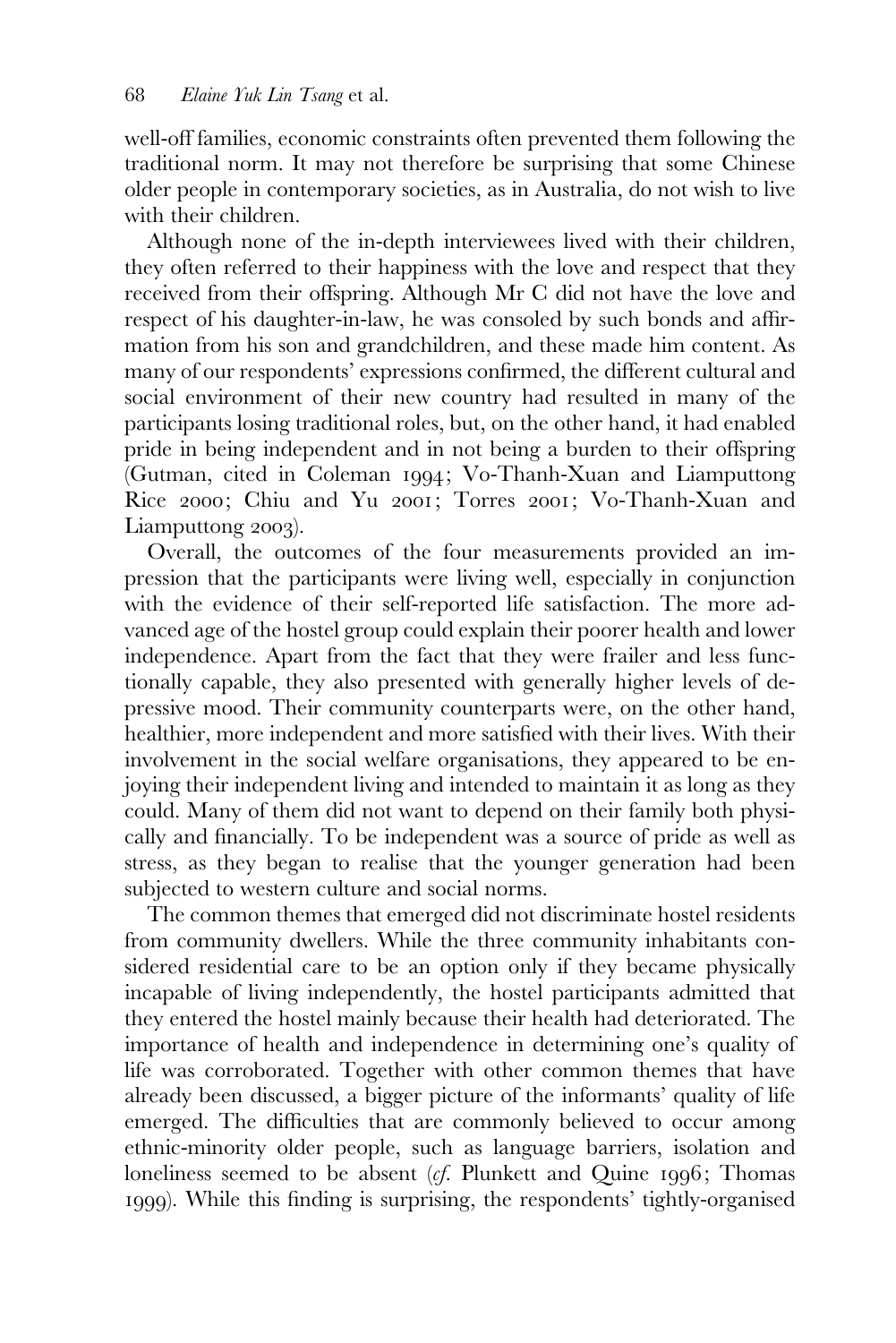social networks and the support of their own ethnic community provides a protective environment. The availability of Chinese-speaking medical, social and community staff and of interpreters in some mainstream facilities ensured the delivery of quality services. Having experienced suffering or deprivation in the past, they appreciated the Australian welfare system and knew that their parents had never had comparable benefits.

It was notable that the participants were reluctant to express their emotional problems. They claimed that they were able to solve them with or without assistance from their families, friends and social networks, although the GDS scores told a different story. Although the GDS has been validated for Chinese-origin older people, its failure to disclose emotional problems probably lies in the characteristics of the participants and the study design: it could however be because of the high value placed on maintaining 'face' (Mao 1994; Jiang 2000). As Matsudaira (2003: 345) suggests, 'the concept of face refers to the impression one makes on others as a result of their appraisals of one's behaviour'. This cultural value underlies the reserved demeanour of the Chinese, who often hide their feelings and even withdraw their emotion during times of sharing private and deep feelings (CCSSC 1996). The fear of allowing other people to be aware of their unresolved emotional problems might have restrained them from discussing such matters, which in many cases involved family tensions. The admission of depression could be more than threatening, for in Chinese society mental illness is commonly associated with shame and stigma (Martin 1998). Although the validity or reference of old Chinese sayings is debatable, the well-known aphorism 'disgraceful family matters should not be spread outside (the family)' is pertinent.

The concepts and theories that have informed this study need to be revisited. The multi-dimensionality of the quality of life was confirmed by the present study. The participants reported high life satisfaction, in spite of unfavourable signs, such as their relatively high level of depressive mood. A one-dimensional measure of the quality of life might show overall satisfaction with life but fail to indicate their emotional discontent. Although the sharing of feelings and thoughts about the informants' quality of life did not explicate their depressive mood, it did point clearly to some bases of the perceived good quality of life, such as social connections and financial security. Moreover, the differences in the level of quality of life between the two groups supported the importance of the environment. In conclusion, the four measurements of quality of life employed in the present study provided a foundation for the exploration of the factors of the quality of life through in-depth interviews. Common themes were identified from the in-depth interviews, and systematic differences in the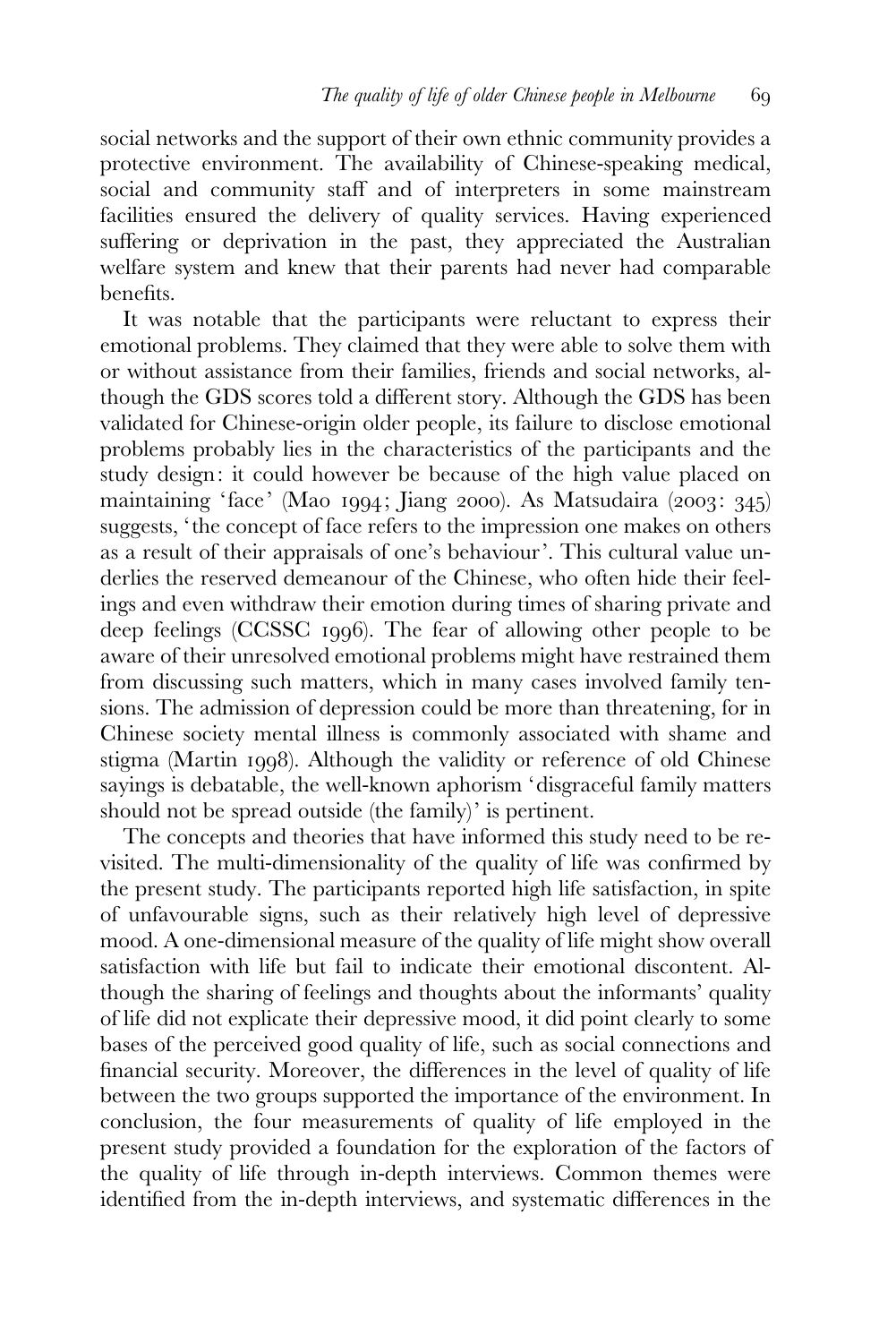quality of life of hostel residents and community living respondents were found.

#### Acknowledgements

We wish to thank all the Chinese older people who took part in this study, and the management and staff of the Elderly Chinese Home, the Victorian Elderly Chinese Hostel, Nunawading Community Hostel (Chinese House), and the Victorian Elderly Chinese Welfare Society for their kind co-operation.

# NOTES

- 1 More details of the procedures and analysis of quantitative aspects are provided in Tsang 2001.
- 2 For discussions of the normative view, see Parish and Whyte 1978; Ikels 1993; Croll 1995; Verschuur-Basse 1996; Cheung 1997; Whyte 1997; Edwards 2000; Tang et al. 2000; Chiu and Yu 2001; and Holroyd 2003.

#### References

- Arber, S. and Ginn, J. 1991. The invisibility of age: gender and class in later life. Sociological Review, 39, 260-91.
- Arber, S. and Ginn, J. 1993. Gender and inequalities in health in later life. Social Science and Medicine, **36**, 33–47.
- Arnold, S. 1991. Measurement of quality of life in the frail elderly. In Birren, J., Lubben, J., Rowe, J. and Deutchman, D. (eds), The Concept and Measurement of Quality of Life in the Frail Elderly. Academic, New York, 50–73.
- Barnes, S. and the Design in Caring Environments Study Group 2002. The design of caring environments and the quality of life of older people. Ageing  $\mathcal{F}$  Society, 22, 775–89.
- Biedenharn, P. J. and Normoyle, J. B. 1991. Elderly community residents' reactions to the nursing home: an analysis of nursing home-related beliefs. The Gerontologist, 31, 107–114.
- Blakemore, K. 1999. International migration in later life: social care and policy implications. Ageing & Society, 19, 761-74.
- Bond, J. 1999. Quality of life for people with dementia: approaches to the challenge of measurement. Ageing & Society, 19, 561-79.
- Bowling, A. and Grundy, E. 1997. Activities of daily living: changes in functional ability in three samples of elderly and very elderly people. Age  $\mathcal{C}$  Ageing, **26**, 107–22.
- Cheung, F. (ed.) 1997. Engendering Hong Kong Society: A Gender Perspective of Women's Status. Chinese University Press, Hong Kong.
- Chinese Community Social Services Centre (CCSSC) 1996. The Study on the Needs and Problems of the Chinese Elderly Migrants in the Eastern Region of Melbourne. CCSSC, Melbourne.
- Chiu, S. and Yu, S. 2001. An excess of culture: the myth of shared care in the Chinese community in Britain. Ageing  $\mathcal C$  Society, 21, 681–99.
- Coleman, P. 1994. Reminiscence within the study of aging: the social significance of the story. In Bornat, J. (ed.), Reminiscence Reviewed: Evaluations, Achievements, Perspectives. Open University Press, Buckingham, 8–20.
- Croll, E. 1995. Changing Identities of Chinese Women: Rhetoric, Experience and Self-Perception in Twentieth-Century China. Zed, London.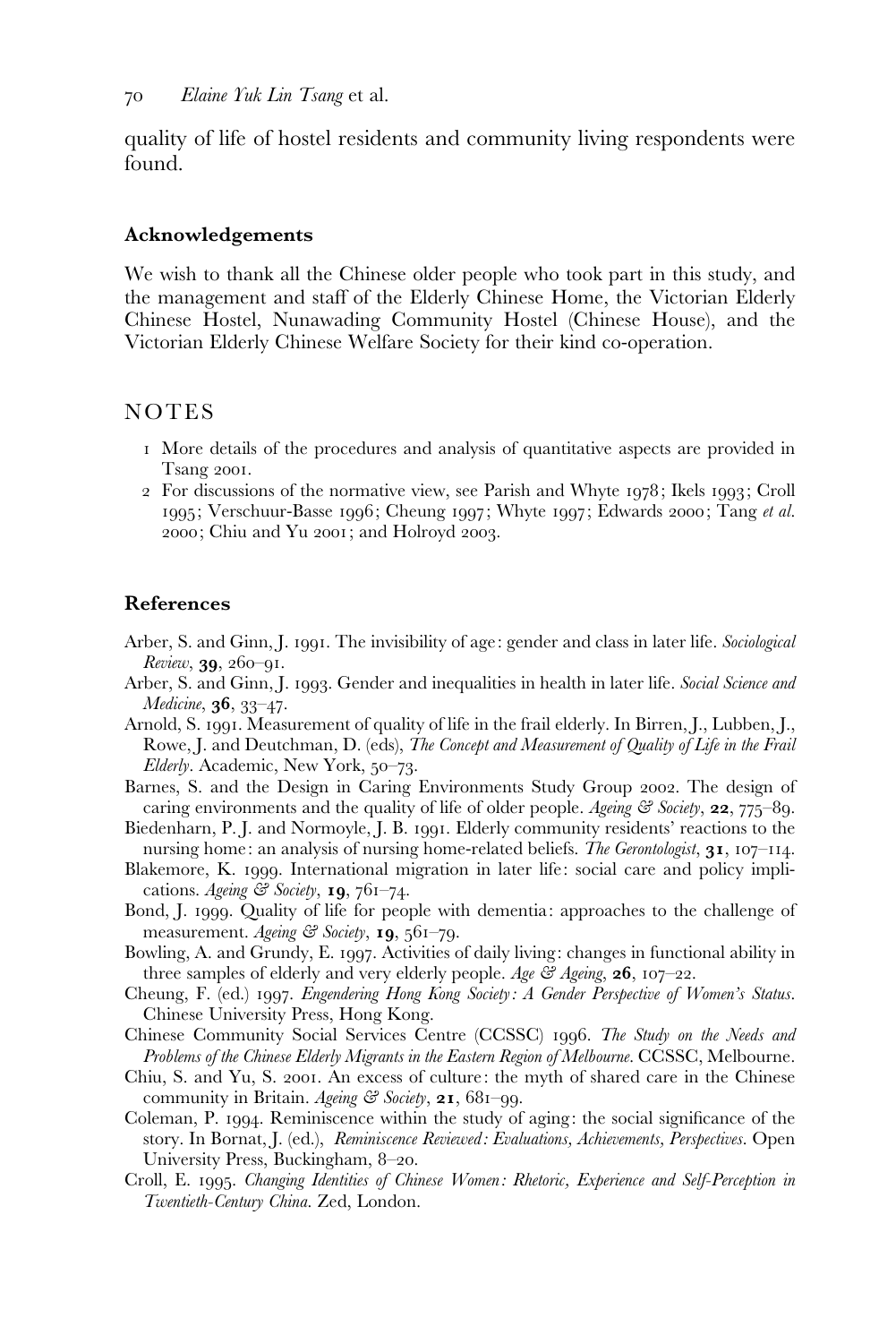- Edwards, L. 2000. Women in the People's Republic of China: new challenges to the grand gender narrative. In Edwards, L. and Roces, M. (eds), Women in Asia: Tradition, Modernity and Globalisation. Allen and Unwin, Sydney, 59–84.
- Ezzy, D. 2002. Qualitative Analysis: Practice and Innovation. Allen and Unwin, Sydney.
- Ferris, C. and Bramston, P. 1994. Quality of life in the elderly: a contribution to its understanding. Australian Journal on Ageing, 13, 120-3.
- Fillenbaum, G. 1988. Multidimensional Functional Assessment of Older Adults: The Duke Older American Resources and Services Procedures. Lawrence Erlbaum, Hillsdale, New Jersey.
- George, L. K. and Bearon, L. B. 1980. Quality of Life in Older Persons: Meaning and Measurement. Human Services Press, New York.
- Ginn, J. and Arber, S. 1998. Gender and old age. In Bernard, M. and Phillips, J. (eds), The Social Policy of Old Age. Centre for Policy on Ageing, London, 142–62.
- Government of Victoria, Family and Community Development Committee 1997. Report Upon the Inquiry into Planning for Positive Ageing. Victorian Government Printer, Melbourne.
- Grant, C. D. 1996. Effects of ageism on individual and health care providers' responses to healthy aging. Health and Social Work, 21, 9-15.
- Gubrium, J. F. and Holstein, J. A. (eds) 2001. Handbook of Interview Research. Sage, Thousand Oaks, California.
- Haga, H., Shibata, H., Ueno, M., Nagai, H., Suyama, Y., Matsuzaki, T., Yasumura, S., Koyano, W. and Hatano, S. 1991. Factors contributing to longitudinal changes in ADL: the Koganei study. *Journal of Cross-Cultural Gerontology*, 6, 91–9.
- Ho, S. C., Woo, J., Lau, J., Chan, S. G., Yuen, Y. K., Chan, Y. K. and Chi, I. 1995. Life satisfaction and associated factors in older Hong Kong Chinese. Journal of the American Geriatrics Society, 43, 252-5.
- Holroyd, E. E. 2003. Chinese family obligations toward chronically ill elderly members: comparing caregivers in Beijing and Hong Kong. Qualitative Health Research, 13, 3, 302–18.
- Ikels, C. 1993. Chinese kinship and the state: shaping of policy for the elderly. Annual Review of Gerontology and Geriatrics,  $13$ ,  $123-36$ .
- Imel, S. 1996. Older Workers: Myths and Realities. ERIC Clearinghouse on Adult, Career and Vocational Education, Columbus, Ohio.
- Ingersoll-Dayton, B. and Saengtienchai, C. 1999. Respect for the elderly in Asia: stability and change. International Journal of Aging  $\mathcal G$  Human Development, 48, 113–30.
- Irwin, S. 1999. Late life, inequality and sociological theory. Ageing  $\mathcal{C}$  Society, 19, 691–715.
- Jiang, H. H. 2000. 'Face' for Chinese. Hamano-Shuppan, Tokyo.
- Kabala, M. 1986. Characteristics of the ethnic aged. In Australian Institute of Multicultural Affairs, Community and Institutional Care for Aged Migrants in Australia. Research findings report. Australian Institute of Multicultural Affairs, Melbourne.
- Keasberry, I. N. 2001. Elder care and intergenerational relationships in rural Yogyakarta, Indonesia. Ageing  $\mathcal C$  Society, 21, 641–65.
- Keller, J. 1999. The meaning to older people of using community services for the first time. Unpublished Masters of Gerontology thesis, School of Public Health, La Trobe University, Melbourne.
- Kendig, H. 1990. Aging, policies and politics. In Kendig, H. and McCallum, J. (eds), Grey Policy: Australian Policies for an Aging Society. Allen & Unwin, Sydney, 1–22.
- Kendig, H., Koyano, W., Asakawa, T. and Ando, T. 1999. Social support of older people in Australia and Japan. Ageing & Society, 19, 185-207.
- Kilmartin, C. 1989. Quality of life and an aging population. Family Matters, 25, 8-12.
- Lan, V. M. 1995. Health related quality of life among the elderly in Taiwan. Unpublished PhD thesis, University of Michigan, Ann Arbor, Michigan.
- Lawton, M. P. 1983. Environment and other determinants of well-being in older people. The Gerontologist, 23, 349–57.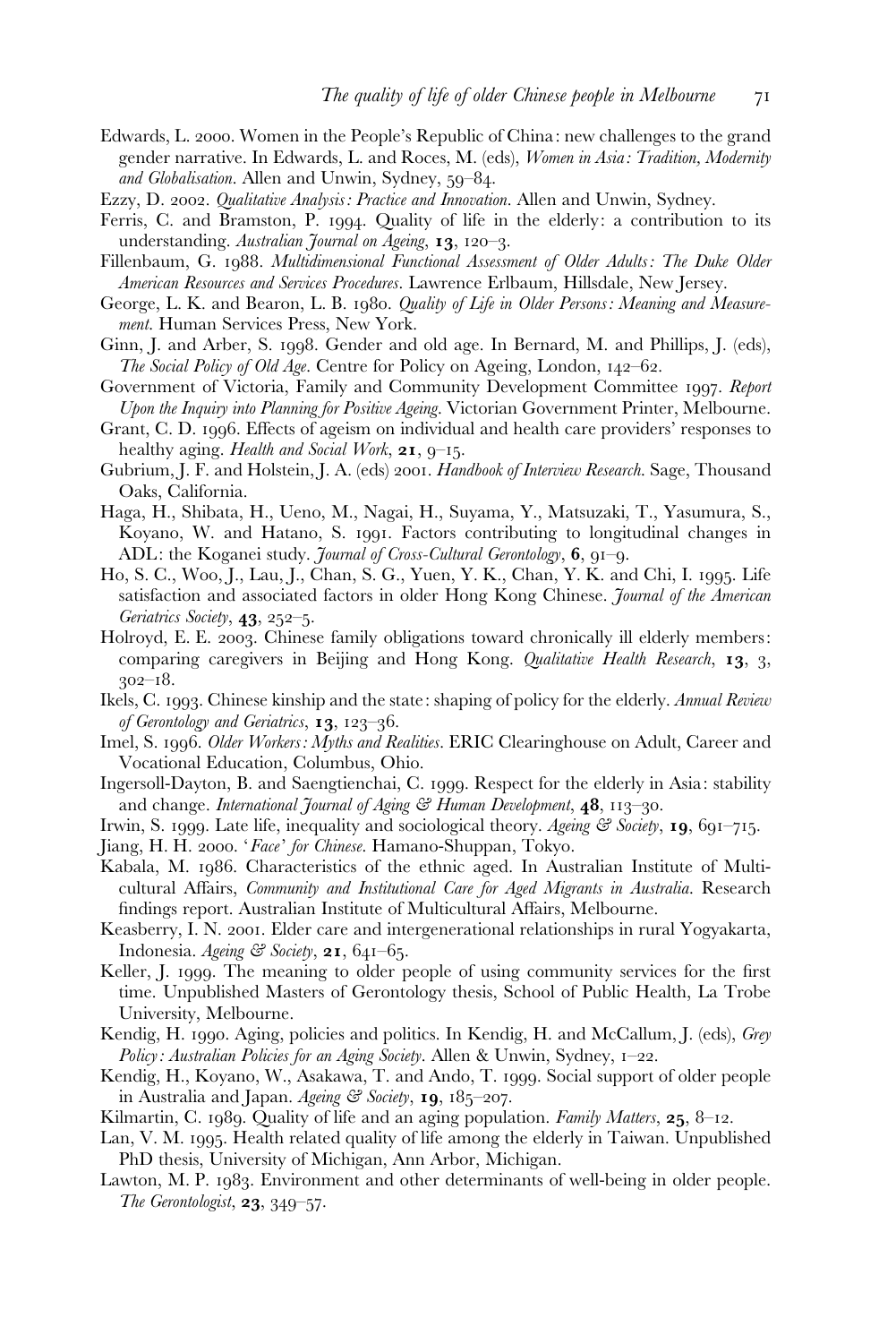- Le Grange, A. and Lock, E. Y. 2002. Poverty and single elders in Hong Kong. Ageing & Society, **22**, 233–57.
- Liamputtong Rice, P. and Ezzy, D. 1999. *Qualitative Research Methods: A Health Focus*. Oxford University Press, Melbourne.
- Llewellyn-Jones, R. 1995. Research unit probes depression among aged. Australian Health and Aged Care Journal, 7, 71.
- Mao, L. R. 1994. Beyond politeness theory: 'face' revisited and renewed. Journal of Pragmatics,  $21, 451-86$ .
- Markides, K. and Martin, H. 1979. A causal model of life satisfaction among the elderly. Journal of Gerontology, 34, 86–93.
- Martin, J. 1998. Issues for cross cultural practice with Australians of Chinese background from mainland China. Unpublished manuscript, Chinese Community Social Services, Melbourne.
- Matsudaira, T. 2003. Cultural influences on the use of social support by Chinese immigrants in Japan: 'face' as a keyword. *Qualitative Health Research*, **13**, 3, 343–57.
- Mckenzie, B. and Campbell, J. 1987. Race, socioeconomic status and the subjective well-being of older Americans. International Journal of Aging and Human Development, 25, 43–61.
- Milne, A. and Williams, J. 2000. Meeting the mental health needs of older women: taking social inequality into account. Ageing  $\mathcal{C}$  Society, **20**, 699–723.
- Minichiello, V., Russell, C. and Swerrisen, H. 1992. A framework to make sense of public policy and aged care. In Minichiello, V., Alexander, L. and Jones, D. (eds), *Gerontology*:  $A$ Multidisciplinary Approach. Prentice Hall, Sydney, 301–37.
- Minichiello, V., Aroni, R., Timewell, E. and Alexander, L. 1995. In-Depth Interviewing, second edition. Longman, Melbourne.
- Minichiello, V., Browne, J. and Kendig, H. 2000. Perceptions and consequences of ageism: views of older people. Ageing & Society, 20, 253-78.
- Morganti, J. B., Nehrke, M. F., Hulicka, I. M. and Cataldo, J. F. 1988. Life span differences in life satisfaction, self-concept and locus of control. International Journal of Aging and Human Development,  $26, 45-56$ .
- Mui, A. 1996. Depression among elderly Chinese immigrants: an exploratory study. Social *Work*,  $41, 633 - 45$ .
- Mui, A. 1998. Living alone and depression among older Chinese immigrants. Journal of Gerontological Social Work, 30, 147–66.
- Mukherjee, R. 1989. Quality of Life Valuation in Social Research. Sage, London.
- Namazi, K. H., Eckert, J. K., Kahana, E. and Lyon, S. M. 1989. Psychological well-being of elderly board and care home residents. The Gerontologist,  $29$ ,  $511-6$ .
- Oh, K. M. and Warnes, A. M. 2001. Care services for frail older people in South Korea. Ageing  $\mathcal{C}$  Society, 21, 701–20.
- Oldman, C. and Quilgars, D. 1999. The last resort ? Revisiting ideas about older people's living arrangements. Ageing  $\mathcal G$  Society, **19**, 363–84.
- Osberg, J. S., McGinnis, G. E., Dejong, G. and Seward, M. L. 1987. Life satisfaction and quality of life among disabled elderly adults. Journal of Gerontology, 42, 228-30.
- Overberg, H. 1984. Dutch aged as minority aged. Australian Journal of Ageing, 3, 30-40.
- Parish, W. and Whyte, M. 1978. Village and Family in Contemporary China. University of Chicago Press, Chigaco.
- Pit, S. W., Schurink, J., Nair, B. R., Byles, J. and Heller, R. F. 1996. Use of short form 36 health survey to assess quality of life among Australian elderly. Australian Journal on Ageing, 15, 132–5.
- Plunkett, A. and Quine, S. 1996. Difficulties experienced by carers from non-Englishspeaking backgrounds in using health and other support services. Australian and NewZealand Journal of Public Health, 20, 27-32.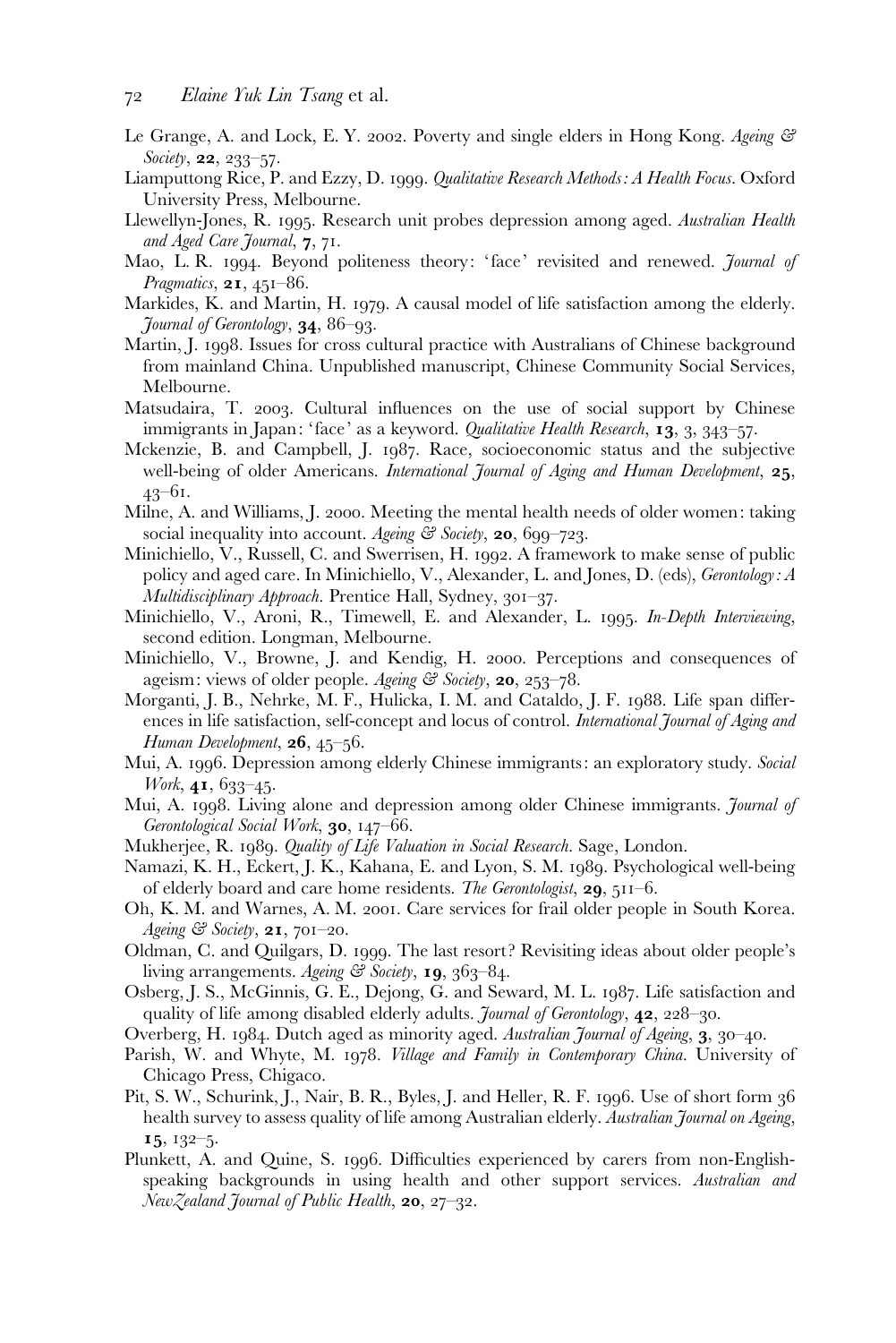- Raphael, D., Brown, I., Renwick, R. and Rootman, I. 1994. Quality of Life Theory and Assessment: What are the Implications for Health Promotion ? Centre for Health Promotion, and Participation, University of Toronto, Toronto.
- Schipper, H., Clinch, J. and Powell, V. 1990. Introduction to the field of quality of life trials. In Spilker, B. (ed.), Quality of Life Assessments in Clinical Trials. Raven, New York, 3–57.
- Selby, J. and Hall, A. 1983. The life styles of four groups of elderly people in the inner city area of Brisbane. Australian Journal on Ageing, 2, 16–21.
- Shank, D. and Keith, J. 1995. Culture as constraint and potential for a long-lived society. In Seltzer, M. M. (ed.), The Impact of Increases Life Expectancy: Beyond the Gray Horizon. Springer Publishing Company, New York, 87–108.
- Slevin, M. L., Plant, H., Lynch, D., Drinkwater, J. and Gregory, W. 1988. Who should measure quality of life, the doctor or the patient? *British Journal of Cancer*, 57, 1, 109–12.
- Sokolovsky, J. (ed.) 1990. The Cultural Context of Aging: Worldwide Perspectives. Berlib and Garvey, New York.
- Spilker, B. (ed.) 1990. *Quality of Life Assessments in Clinical Trials*. Raven, New York.
- Steinkamp, M. W. and Kelly, J. R. 1987. Social integration, leisure activity, and life satisfaction in older adults activity theory revisited. International Journal of Aging and Human Development,  $25, 293 - 307$ .
- Stewart, A. L. and King, A. C. 1994. Conceptualizing and measuring quality of life in older population. In Abeles, R. P., Giff, H. C. and Ory, M. G. (eds), Ageing and Quality of Life. Springer, New York, 27–54.
- Tang, C., Au, W. T., Chung, Y. P. and Ngo, H. Y. 2000. Breaking the patriarchal paradigm: Chinese women in Hong Kong. In Edwards, L. and Roces, M. (eds), Women in Asia: Tradition, Modernity and Globalisation. Allen and Unwin, Sydney, 188–207.
- Testa, M. A. and Simonson, D. C. 1996. Assessment of quality-of-life outcomes. New England Journal of Medicine,  $334, 835 - 40$ .
- Thomas, T. 1999. Migrating in old age, is it a good idea ? The mental health of Vietnamese older migrants. In Liamputtong Rice, P. (ed.), Living in a New Country: Understanding Migrants' Health. Ausmed, Melbourne, 105-20.
- Thompson, L. W., Futterman, A. and Gallagher, D. 1988. Assessment of late life depression. Psycho-Pharmacology Bulletin, 24, 577–89.
- Thumboo, J., Fong, K-Y., Machin, D., Chan, S-P., Soh, C-H., Leong, K-H., Feng, P-H., Thio, S-T. and Boey, M-L. 2003. Quality of life in an urban Asian population: the impact of ethnicity and socio-economic status. Social Science and Medicine, 56, 1761–72.
- Torres, S. 2001. Understanding successful ageing in the context of migration: the case of Iranian immigrants in Sweden. Ageing & Society, 21, 333-55.
- Tsang, E. Y. L. 2001. Quality of life among older Chinese people residing in low-level care facilities (hostels) and those residing in the community, in Melbourne. Unpublished Masters of Gerontology thesis, School of Public Health, La Trobe University, Melbourne.
- Verschuur-Basse, D. 1996. Chinese Women Speak. Praeger, Westport, Connecticut.
- Victorian Elderly Chinese Welfare Society (VECWS) 1984. Research on the Needs and Welfare of Elderly Chinese in Victoria. VECWS, Melbourne.
- Vo-Thanh-Xuan, J. and Liamputtong Rice, P. 2000. Vietnamese-Australian grandparenthood: the changing roles and psychological well-being. Journal of Cross-Cultural Gerontology,  $15, 265 - 88$ .
- Vo-Thanh-Xuan, J. and Liamputtong, P. 2003. What it takes to be a grandparent in a new country: The lived experience and emotional well-being of Australian-Vietnamese grandparents. Australian Journal of Social Issues, Special issue on Refugees and Migrant Issues, 38, 209–228.